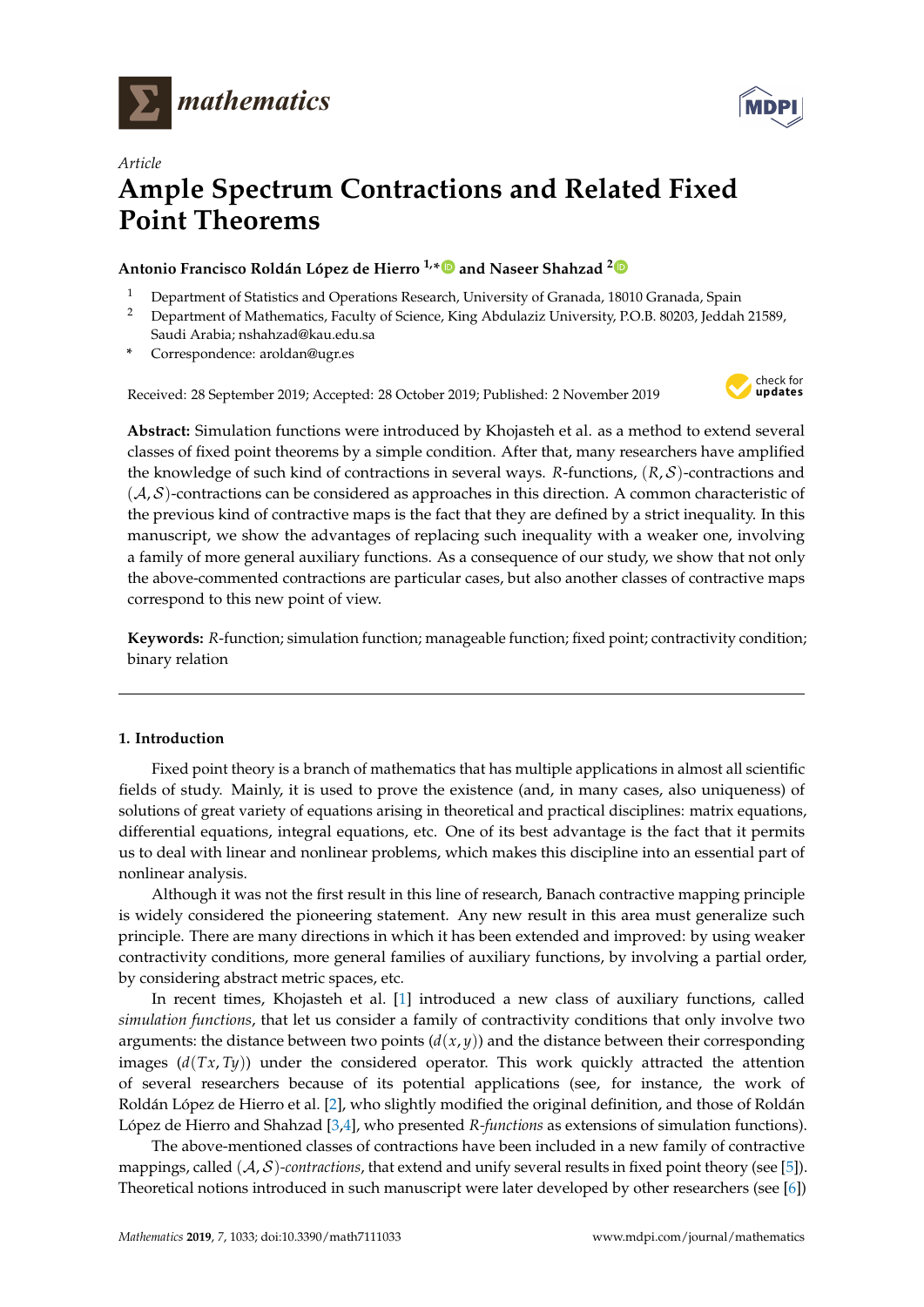even with applications to fuzzy partial differential equations (see [\[7\]](#page-22-3)) and optimal solutions and applications to nonlinear matrix and integral equations (see  $[8]$ ). However, in the original definition of  $(A, S)$ -contractions, inspired by the previous contributions, the authors established a strict inequality that must be verified for some pairs of points related under a binary relation. In this manuscript, we improve such results in several ways: (1) the given family of auxiliary functions is more general; (2) coherently, the presented contractivity condition is weaker; and (3) the set of points that have to satisfy the contractivity condition is smaller. These improvements let us show that not only the above-commented contractions are particular cases of our study, but also new families of contractive maps correspond to this new approach (see [\[9](#page-22-5)[–11\]](#page-22-6)). The presented contractions are called *ample spectrum contractions* because they are an attempt to generalize all known contractions that are defined by contractivity conditions that involve only the terms *d*(*x*, *y*) and *d*(*Tx*, *Ty*).

## **2. Preliminaries**

Basic notions and notations for a good understanding of this manuscript are given in [\[5\]](#page-22-1). Nevertheless, we recall here the essential facts. Throughout this manuscript, *X* always stands for a nonempty set. A *binary relation on X* is a nonempty subset *S* of the product space *X* × *X*. If  $(x, y) \in S$ , we denote it by *xSy*. We write *xS*<sup>\*</sup>*y* when *xSy* and  $x \neq y$ . Notice that *S*<sup>\*</sup>, if it is nonempty, is another binary relation on *X*. Two points *x* and *y* are *S*-comparable if *xSy* or *ySx*. A binary relation *S* is:

- *transitive*: If from  $xSy$  and  $ySz$  it follows  $xSz$ ,
- *reflexive*: If  $xSx$  for each  $x \in \mathbb{R}$ ,
- *antisymmetric*: If from  $xSy$  and  $ySx$  it follows  $x = y$ .

Reflexive and transitive binary relations are called *preorders* (or *quasiorders*), and, if they are also antisymmetric, then they are *partial orders*. The trivial partial order  $S_X$  is defined by  $xS_Xy$  for each  $x, y \in X$ .

From now on,  $\mathbb{N} = \{0, 1, 2, 3, \ldots\}$  stands for the set of all nonnegative integers and  $\mathbb{N}^* = \mathbb{N} \setminus \{0\}$ . Henceforth, let  $T : X \to X$  be a map from X into itself, let  $(X,d)$  be a metric space and let *A* ⊆ R be a nonempty subset of the set of all real numbers. The range (or image) of *d* is  $ran(d) = {d(x,y) : x, y \in X}$  ⊆ [0, ∞).

If  $Tx = x$ , then  $x$  is a *fixed point of T*. The maps  $\{T^n : X \to X\}_{n \in \mathbb{N}}$  defined by  $T^0 =$ identity,  $T^1 = T$ and  $T^{n+1} = T \circ T^n$  for all  $n \geq 2$  are known as the *iterates* of *T*. The *Picard sequence of T* based on  $x_0 \in X$ is the sequence  $\{x_n\}_{n\in\mathbb{N}}$  given by  $x_{n+1} = Tx_n$  for all  $n \in \mathbb{N}$  (hence,  $x_n = T^n x_0$  for each  $n \in \mathbb{N}$ ). When any Picard sequence of *T* converges to a fixed point of *T*, we say that *T* is a *weakly Picard operator*, and if it has a unique fixed point, then *T* is known as *Picard operator*.

In [\[5\]](#page-22-1), the authors used the following terminology. Let  $S$  be a binary relation on a metric space  $(X, d)$ , let  $Y \subseteq X$  be a nonempty subset, let  $\{x_n\}$  be a sequence in *X* and let  $T : X \to X$  be a self-mapping. We say that:

- A sequence  $\{x_n\} \subseteq X$  is *asymptotically regular on*  $(X, d)$  if  $\{d(x_n, x_{n+1})\} \to 0$ .
- *T* is *S*-nondecreasing if  $TxSTy$  for all  $x, y \in X$  such that  $xSy$ .
- $\{x_n\}$  is *S*-nondecreasing if  $x_n S x_m$  for all  $n, m \in \mathbb{N}$  such that  $n < m$ .
- ${x_n}$  is *S*-strictly-increasing if  $x_nS^*x_m$  for all  $n, m \in \mathbb{N}$  such that  $n < m$ .
- *T* is *S*-nondecreasing-continuous if  $\{Tx_n\} \to Tz$  for all *S*-nondecreasing sequence  $\{x_n\} \subseteq X$  such that  $\{x_n\} \rightarrow z \in X$ .
- *T* is *S*-strictly-increasing-continuous if  $\{Tx_n\} \to Tz$  for all *S*-strictly-increasing sequence  $\{x_n\} \subseteq X$ such that  $\{x_n\} \rightarrow z \in X$ .
- *Y* is  $(S, d)$ -strictly-increasing-complete if every S-strictly-increasing and *d*-Cauchy sequence  $\{y_n\} \subseteq$ *Y* is *d*-convergent to a point of *Y*.
- *Y* is  $(S, d)$ -strictly-increasing-precomplete if there exists a set *Z* such that  $Y \subseteq Z \subseteq X$  and *Z* is (S, *d*)-strictly-increasing-complete;
- $(X, d)$  is S-strictly-increasing-regular if, for all S-strictly-increasing sequence  $\{x_n\} \subseteq X$  such that  ${x_n} \rightarrow z \in X$ , it follows that  $x_n \mathcal{S}z$  for all  $n \in \mathbb{N}$ .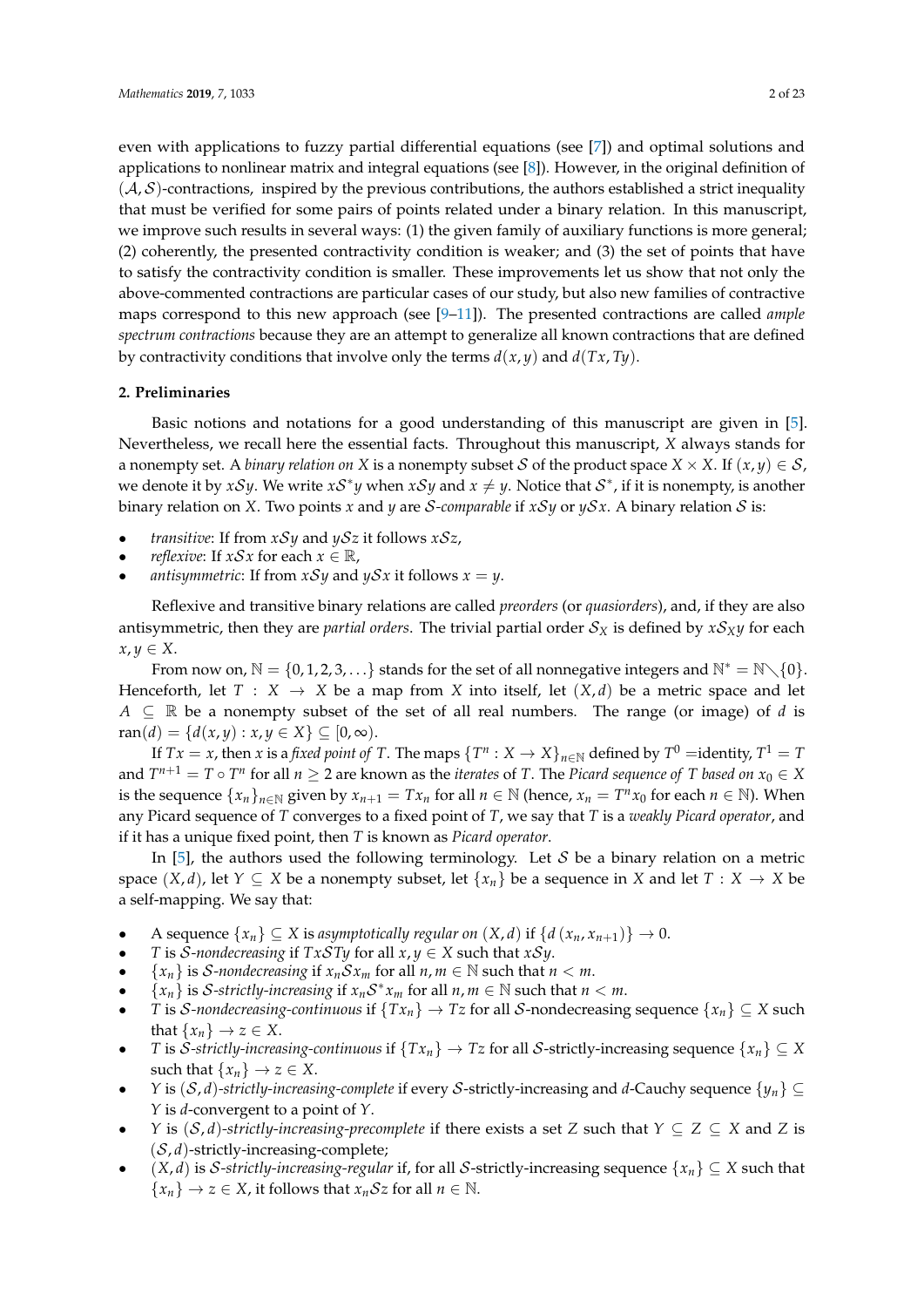We follow the notation given in [\[12,](#page-22-7)[13\]](#page-22-8). Next, we list a collection of properties that can be satisfied by a function  $\phi$  :  $[0,\infty) \rightarrow [0,\infty)$ .

( $P_1$ )  $\phi$  is non-decreasing, that is, if 0 ≤ *t* ≤ *s*, then  $\phi$  (*t*) ≤  $\phi$  (*s*). ( $\mathcal{P}_{10}$ ) The series  $\sum_{n\geq 1} \phi^n(t)$  converges for all  $t > 0$ .  $(\mathcal{P}_{11})$   $\lim_{n\to\infty}\phi^n(t) = 0$  for all  $t > 0$ .  $(\mathcal{P}_{12}) \overset{n\rightarrow\infty}{\phi(t)} < t$  for all  $t > 0$ .  $(\mathcal{P}_{13}) \lim_{t \to 0^+} \phi(t) = 0.$  $({\cal P}') \phi(0) = 0.$ 

It is clear that  $(\mathcal{P}_{10}) \Rightarrow (\mathcal{P}_{11})$  and, on the other hand,  $(\mathcal{P}_{12}) \Rightarrow (\mathcal{P}_{13})$ .

<span id="page-2-1"></span>**Proposition 1** ([\[12,](#page-22-7)[13\]](#page-22-8)). If  $(\mathcal{P}_1)$  holds, then  $(\mathcal{P}_{10}) \Rightarrow (\mathcal{P}_{11}) \Rightarrow (\mathcal{P}_{12}) \Rightarrow (\mathcal{P}_{13}) \Rightarrow (\mathcal{P}')$ .

Given a function  $\alpha : X \times X \to [0, \infty)$ , it is possible to redefine the previous notions in terms of *α* (transitivity, *α*-admissibility, *α*-nondecreasing character, *α*-nondecreasing-continuity, *α*-strictly-increasing-regularity, (*α*, *d*)-strictly-increasing-completeness, (*α*, *d*)-strictly-increasingprecompleteness, etc.). For details, see [\[5\]](#page-22-1). Such properties can be translated to the previous setting by using the binary relation  $S_\alpha$  on *X* given, for  $x, y \in X$ , by

<span id="page-2-0"></span>
$$
x\mathcal{S}_{\alpha}y \quad \text{if} \quad \alpha(x,y) \ge 1. \tag{1}
$$

<span id="page-2-2"></span>**Lemma 1.** Let  $(X, d)$  be a metric space, let  $T : X \to X$  be a self-mapping and let  $\alpha : X \times X \to [0, \infty)$  be *a function. Then, the following properties hold.*

- *1. The binary relation*  $S_\alpha$  *is transitive if, and only if,*  $\alpha$  *is transitive.*<br>*2. T is*  $\alpha$ *-admissible if, and only if. T is*  $S_\alpha$ *-nondecreasing.*
- *2. T* is *α*-admissible if, and only if, T is  $S_\alpha$ -nondecreasing.<br>3. Given  $z_0 \in X$ , the mapping T is  $(d, S_\alpha)$ -nonincr
- *Given*  $z_0 \in X$ , the mapping *T* is  $(d, S_\alpha)$ -nonincreasing-continuous at  $z_0$  if, and only if, it is (*d*, *α*)*-right-continuous at z*0*.*
- *4. T is* (*d*, S*α*)*-nonincreasing-continuous if, and only if, T is* (*d*, *α*)*-right-continuous.*

In [\[5\]](#page-22-1), Shahzad et al. introduced the following notions.

**Definition 1.** Let  $\{a_n\}$  and  $\{b_n\}$  be two sequences of real numbers. We say that  $\{(a_n, b_n)\}$  is a (*T*, S)-sequence *if there exist two sequences* {*xn*}, {*yn*} ⊆ *X such that*

$$
x_n Sy_n
$$
,  $a_n = d(Tx_n, Ty_n) > 0$  and  $b_n = d(x_n, y_n) > 0$  for all  $n \in \mathbb{N}$ .

*If S* is the trivial binary relation  $S_X$ , then  $\{(a_n, b_n)\}$  is called a T-sequence.

**Remark 1.** Notice that  $\{(a_n = d(Tx_n, Ty_n), b_n = d(x_n, y_n))\}$  is a  $(T, S)$ -sequence if, and only if,

$$
x_n S^* y_n
$$
 and  $a_n > 0$  for all  $n \in \mathbb{N}$ .

**Definition 2.** We say that  $T : X \to X$  is an  $(A, S)$ -contraction *if there exists a function*  $\rho : A \times A \to \mathbb{R}$ *such that T and*  $\rho$  *satisfy the following four conditions:* 

 $(A_1)$  ran $(d) \subseteq A$ .  $(A_2)$  *If*  $\{x_n\} \subseteq X$  *is a Picard S-nondecreasing sequence of* T *such that* 

 $x_n \neq x_{n+1}$  *and*  $\rho$  (*d* ( $x_{n+1}, x_{n+2}$ ), *d* ( $x_n, x_{n+1}$ )) > 0 *for all*  $n \in \mathbb{N}$ ,

*then*  $\{x_n\}$  *is asymptotically regular on*  $(X, d)$  *(that is,*  $\{d(x_n, x_{n+1})\} \rightarrow 0$ ).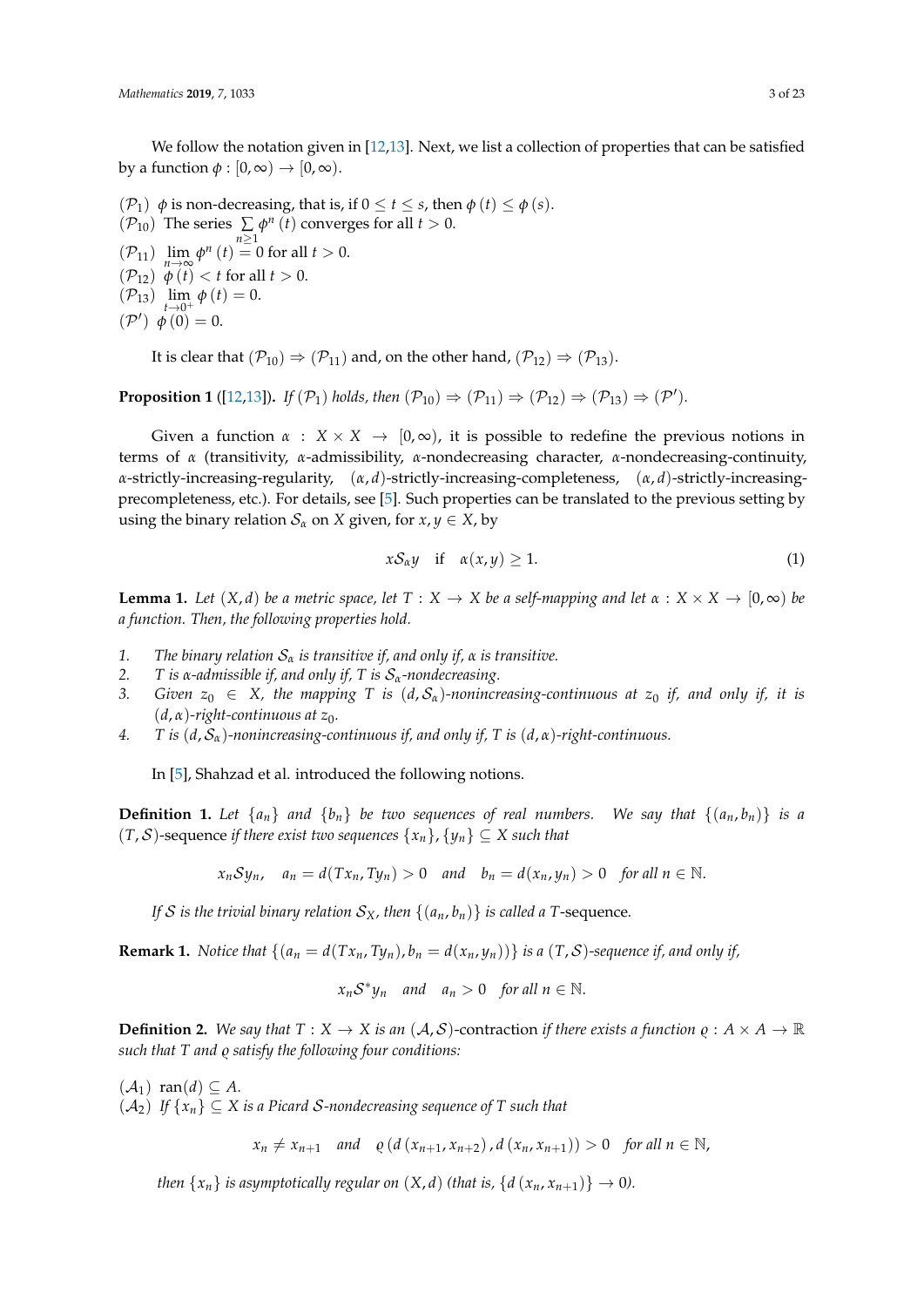- $(A_3)$  *If*  $\{(a_n, b_n)\}\subseteq A \times A$  *is a* (*T*, *S*)-sequence such that  $\{a_n\}$  *and*  $\{b_n\}$  *converge to the same limit*  $L \ge 0$ *and verifying that*  $L < a_n$  *and*  $\varrho(a_n, b_n) > 0$  *for all*  $n \in \mathbb{N}$ *, then*  $L = 0$ *.*
- $(A_4)$   $\varrho$   $(d(Tx, Ty), d(x, y)) > 0$  *for all*  $x, y \in X$  *such that*  $xS^*y$  *and*  $TxS^*Ty$ *.*

*In such a case, we say that T is an*  $(A, S)$ -contraction with respect to  $\varrho$ . We denote the family of all  $(A, S)$ -contractions from  $(X, d)$  into itself with respect to  $\varrho$  by  $A_{X,d,S,\varrho,A}$  or, for simplicity, by  $A_{\varrho}$  when no *confusion is possible.*

*If* S is the trivial binary relation  $S_X$ , then T is called an A-contraction (with respect to  $\rho$ ).

Condition  $(A_1)$  implies that *A* is a nonempty set. In some cases, we also consider the following properties.

 $(\mathcal{A}'_2)$  If  $x_1, x_2 \in X$  are two points such that

$$
T^{n}x_{1}\mathcal{S}^{*}T^{n}x_{2} \quad \text{and} \quad \varrho(d\left(T^{n+1}x_{1}, T^{n+1}x_{2}\right), d\left(T^{n}x_{1}, T^{n}x_{2}\right)) > 0 \quad \text{for all } n \in \mathbb{N},
$$

then  $\{d(T^n x_1, T^n x_2)\} \to 0.$ 

 $(A_5)$  If  $\{(a_n, b_n)\}\$ is a  $(T, S)$ -sequence such that  $\{b_n\} \rightarrow 0$  and  $\varrho(a_n, b_n) > 0$  for all  $n \in \mathbb{N}$ , then  $\{a_n\} \rightarrow 0$ .

## **3. Ample Spectrum Contractions**

In this section, we slightly modify the axioms given in [\[5\]](#page-22-1) in a subtle way in order to consider a wider class of contractions. In what follows, let  $(X, d)$  be a metric space, let S be a binary relation on *X* and let  $T: X \rightarrow X$  be a self-mapping.

<span id="page-3-1"></span>**Definition 3.** Let  $\{a_n\}$  and  $\{b_n\}$  be two sequences of real numbers. We say that  $\{(a_n, b_n)\}$  is a (*T*, S ∗ )-sequence *if there exist two sequences* {*xn*}, {*yn*} ⊆ *X such that*

 $x_nS^*y_n$ ,  $Tx_nS^*Ty_n$ ,  $a_n = d(Tx_n, Ty_n) > 0$  and  $b_n = d(x_n, y_n) > 0$  for all  $n \in \mathbb{N}$ .

**Proposition 2.** Every  $(T, \mathcal{S}^*)$ -sequence is a  $(T, \mathcal{S})$ -sequence.

<span id="page-3-0"></span>**Definition 4.** We say that  $T : X \rightarrow X$  is a ample spectrum contraction *if there exists a function*  $\rho$ :  $A \times A \rightarrow \mathbb{R}$  *such that T and*  $\varrho$  *satisfy the following four conditions:* 

 $(\mathcal{B}_1)$  *A* is nonempty and  $\{d(x,y) \in [0,\infty) : x, y \in X, xS^*y\} \subseteq A$ .

 $(\mathcal{B}_2)$  *If*  $\{x_n\} \subseteq X$  *is a Picard S-nondecreasing sequence of* T such that

 $x_n \neq x_{n+1}$  *and*  $\rho$  (*d* ( $x_{n+1}, x_{n+2}$ ), *d* ( $x_n, x_{n+1}$ )) ≥ 0 *for all n* ∈ N,

*then*  $\{d(x_n, x_{n+1})\} \to 0$ .

- $(\mathcal{B}_3)$  If  $\{(a_n,b_n)\}\subseteq A\times A$  is a  $(T,\mathcal{S}^*)$ -sequence such that  $\{a_n\}$  and  $\{b_n\}$  converge to the same limit  $L\geq 0$ *and verifying that*  $L < a_n$  *and*  $\varrho(a_n, b_n) \geq 0$  *for all*  $n \in \mathbb{N}$ *, then*  $L = 0$ *.*
- $(\mathcal{B}_4)$   $\varrho$  ( $d(Tx, Ty), d(x, y)$ )  $\geq 0$  *for all x, y*  $\in$  *X such that xS<sup>\*</sup>y and TxS<sup>\*</sup>Ty.*

*In such a case, we say that*  $T$  *is a* ample spectrum contraction with respect to  $S$  and  $\varrho$ . We denote the *family of all ample spectrum contractions from*  $(X, d)$  *<i>into itself with respect to* S *and*  $\varrho$  *by*  $\mathcal{B}_{X, d, S, \varrho, A}$ *.* 

In some cases, we also consider the following properties:

( $\mathcal{B}'_2$ ) If  $x_1, x_2 \in X$  are two points such that

 $T^n x_1 \mathcal{S}^* T^n x_2$  and  $\varrho(d \left( T^{n+1} x_1, T^{n+1} x_2 \right), d \left( T^n x_1, T^n x_2 \right)) \geq 0$  for all  $n \in \mathbb{N}$ ,

then  $\{d(T^n x_1, T^n x_2)\} \to 0.$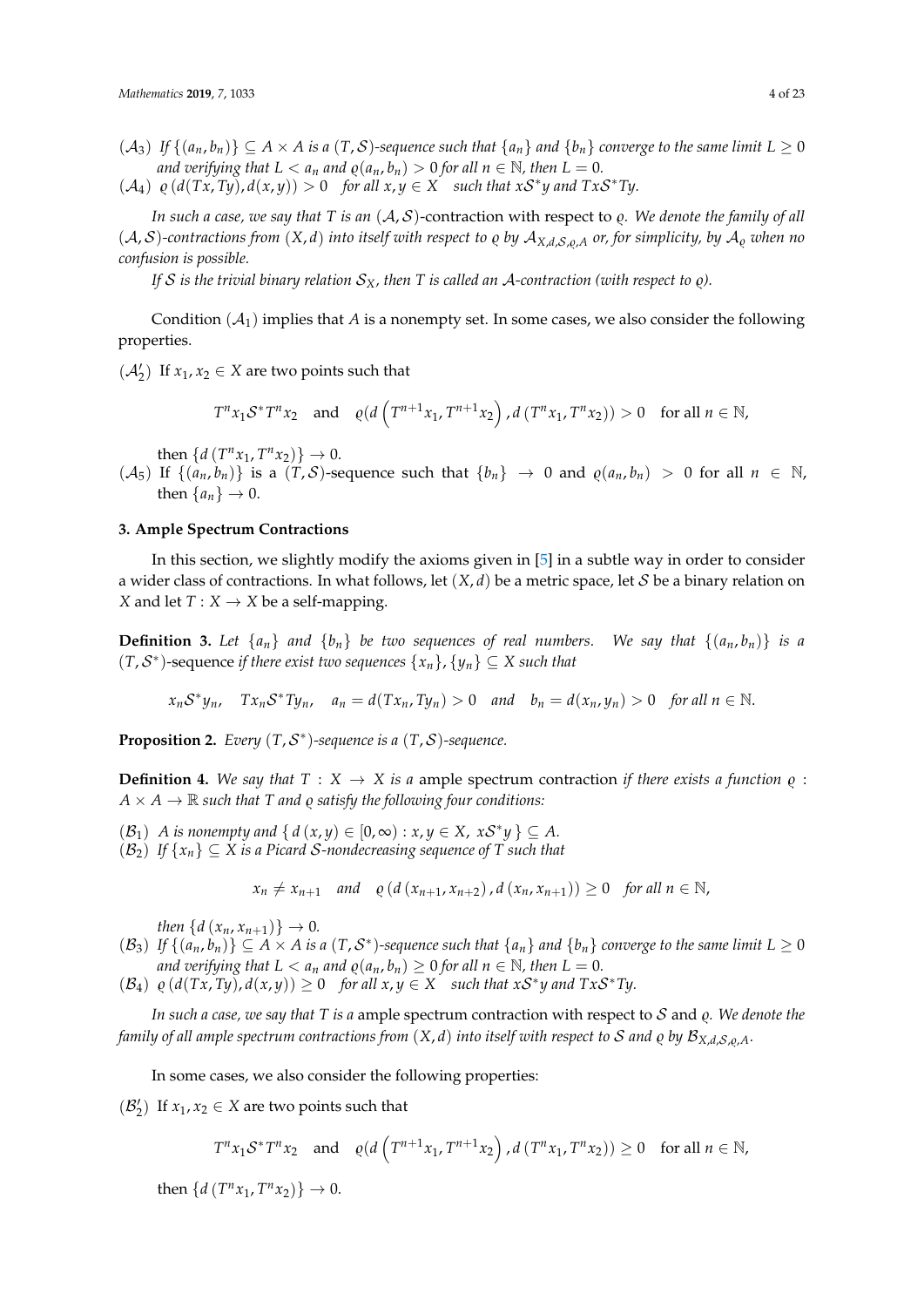$(\mathcal{B}_5)$  If  $\{(a_n, b_n)\}\$ is a  $(T, \mathcal{S}^*)$ -sequence such that  $\{b_n\} \to 0$  and  $\varrho(a_n, b_n) \ge 0$  for all  $n \in \mathbb{N}$ , then  ${a_n} \rightarrow 0.$ 

#### **Remark 2.** *The reader can observe the following facts about the previous assumptions:*

- 1. Notice that conditions  $(B_2)$ ,  $(B_3)$ ,  $(B'_2)$  and  $(B_5)$  establish that, if there exists a sequence (or one point, or *two points) verifying some assumptions, then a thesis must hold. However, we point out that, if such kind of sequences (or points) does not exist, then conditions*  $(\mathcal{B}_2)$ *,*  $(\mathcal{B}_3)$ *,*  $(\mathcal{B}'_2)$  *and*  $(\mathcal{B}_5)$  *hold.*
- 2. *Condition*  $(B_2)$  *follows from*  $(B'_2)$  *using*  $x_2 = Tx_1$ *.*
- *3. None of the previous conditions establishes a constraint about the values*  $\{ \rho(0,s) : s \in A \}$  *because the first argument is always positive. In fact, it is possible that*  $0 \notin A$ .
- 4. If  $xS^*y$ , then  $d(x,y) > 0$ . Hence,  $0 \notin \{d(x,y) \in [0,\infty) : x,y \in X, xS^*y\}$ . Nevertheless, 0 may *belong to A.*
- 5. If S is the binary relation such that xSy if, and only if,  $x = y$ , then  $\{ d(x,y) \in [0,\infty) : x, y \in X, xS^*y \}$ *is empty. This is the reason we must impose that A is nonempty.*
- 6. *Condition*  $(B_1)$  *guarantees that the function*  $\varrho$  *can be applied in the other assumptions. For instance, in*  $(\mathcal{B}_2)$ , it is clear that  $x_nS^*x_{n+1}$  and  $x_{n+1}S^*x_{n+2}$  because  $\{x_n\}$  is S-nondecreasing and  $x_n \neq x_{n+1}$  for all *n* ∈ *N*.
- *7. As the reader can easily check in the proofs of the following results, we could also have supposed in Condition*  $(S_3)$  *that*  $\{x_n\}$  *and*  $\{y_n\}$  *are appropriate subsequences of the same Picard sequence*  $\{z_n = T^n z_0\} \subseteq X$ (in the sense that  $x_n = z_{p(n)}$  and  $y_n = z_{q(n)}$  being  $n \leq p(n) < q(n)$  for all  $n \in \mathbb{N}$ ). In order not to *complicate the proofs, we do not include such assumption.*

<span id="page-4-1"></span>**Proposition 3.** *If*  $\varrho$  (*t*,*s*)  $\leq$  *s* − *t* for all *t*,*s*  $\in$  *A*  $\cap$  (0, ∞), *then* ( $\mathcal{B}_5$ ) *holds.* 

**Proof.** Assume that  $\{a_n\}$ ,  $\{b_n\} \subset (0,\infty) \cap A$  are two sequences such that  $\{b_n\} \to 0$  and  $\varrho(a_n,b_n) \ge 0$ for all  $n \in \mathbb{N}$ . Since  $a_n, b_n \in (0, \infty) \cap A$ , then  $0 < \varrho(a_n, b_n) \le b_n - a_n$  for all  $n \in \mathbb{N}$ . As a consequence, 0 <  $a_n$  ≤  $b_n$  for all  $n \in \mathbb{N}$ , which means that  $\{a_n\} \to 0$ . □

The previous definition generalizes the notion of  $(\mathcal{A}, \mathcal{S})$ -contraction, as we prove in the following result:

<span id="page-4-0"></span>**Theorem 1.** *Every*  $(A, S)$ *-contraction is an ample spectrum contraction (with respect to the same function*  $\varphi$ *). Furthermore, if it satisfies*  $(A'_2)$  (respectively,  $(A_5)$ ), then it also verifies  $(B'_2)$  (respectively,  $(B_5)$ ).

In particular, we prove the following implications:

$$
(\mathcal{A}_1) \Rightarrow (\mathcal{B}_1),
$$
  
\n
$$
(\mathcal{A}_4) \Rightarrow (\mathcal{B}_4),
$$
  
\n
$$
(\mathcal{A}_2) + (\mathcal{A}_4) \Rightarrow (\mathcal{B}_2),
$$
  
\n
$$
(\mathcal{A}_3) + (\mathcal{A}_4) \Rightarrow (\mathcal{B}_3),
$$
  
\n
$$
(\mathcal{A}_4) + (\mathcal{A}_5) \Rightarrow (\mathcal{B}_5),
$$
  
\n
$$
(\mathcal{A}'_2) + (\mathcal{A}_4) \Rightarrow (\mathcal{B}'_2).
$$

**Proof.** Let  $(X, d)$  be a metric space, let  $T : X \to X$  be a mapping and let  $\rho : A \times A \to \mathbb{R}$  be a function. Clearly,  $(A_1) \Rightarrow (B_1)$  and  $(A_4) \Rightarrow (B_4)$ . Next, we prove the rest of conditions.

 $[(\mathcal{A}'_2) + (\mathcal{A}_4) \Rightarrow (\mathcal{B}'_2)]$  Let  $x_1, x_2 \in X$  be two points such that

$$
T^{n}x_{1}S^{*}T^{n}x_{2} \text{ and } \varrho(d\left(T^{n+1}x_{1}, T^{n+1}x_{2}\right), d\left(T^{n}x_{1}, T^{n}x_{2}\right)) \geq 0 \text{ for all } n \in \mathbb{N}.
$$

Let us denote

$$
x_n^1 = T^n x_1 \quad \text{and} \quad x_n^2 = T^n x_2 \quad \text{for all } n \in \mathbb{N}.
$$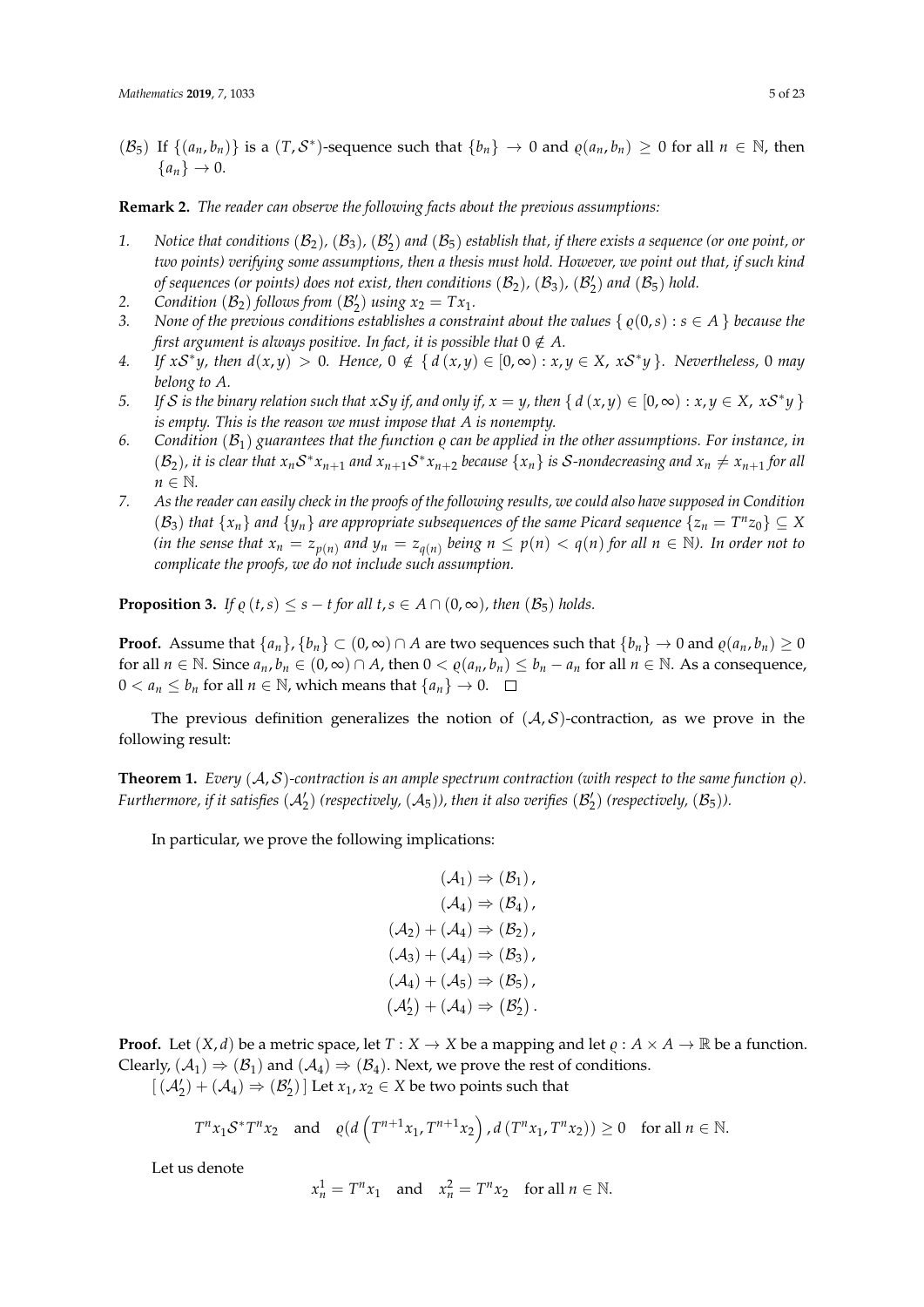Hence, by hypothesis,  $x_n^1 = T^n x_1 S^* T^n x_2 = x_n^2$  and  $T x_n^1 = T^{n+1} x_1 S^* T^{n+1} x_2 = T x_n^2$ . Applying Condition  $(A_4)$ , for all  $n \in \mathbb{N}$ ,

$$
\varrho(d\left(T^{n+1}x_1, T^{n+1}x_2\right), d(T^{n}x_1, T^{n}x_2)) = \varrho(d\left(Tx_n^1, Tx_n^2\right), d\left(x_n^1, x_n^2\right)) > 0.
$$

Therefore, Condition  $(A'_2)$  implies that  $\{d(T^n x_1, T^n x_2)\}\rightarrow 0$ .

 $[(A_2) + (A_4) \Rightarrow (B_2)]$  It follows as in the previous implication by using  $x_1 = x_0$  and  $x_2 = Tx_0$ .  $[(\mathcal{A}_3) + (\mathcal{A}_4) \Rightarrow (\mathcal{B}_3)]$  Let  $\{(a_n, b_n)\}\subseteq A \times A$  be a  $(T, \mathcal{S}^*)$ -sequence such that  $\{a_n\}$  and  $\{b_n\}$ converge to the same limit  $L \ge 0$  and verifying that  $L < a_n$  and  $\varrho(a_n, b_n) \ge 0$  for all  $n \in \mathbb{N}$ . By definition, there are two sequences  $\{x_n\}$ ,  $\{y_n\} \subseteq X$  such that

 $x_n S^* y_n$ ,  $Tx_n S^* Ty_n$ ,  $a_n = d(Tx_n, Ty_n) > 0$  and  $b_n = d(x_n, y_n) > 0$  for all  $n \in \mathbb{N}$ .

As  $x_n S^* y_n$  and  $Tx_n S^* Ty_n$ , then it follows from  $(A_4)$  that

$$
\varrho(a_n, b_n) = \varrho(d(Tx_n, Ty_n), d(x_n, y_n)) > 0 \text{ for all } n \in \mathbb{N}.
$$

Therefore, applying  $(A_3)$ , we conclude that  $L = 0$ .

 $[(\mathcal{A}_4) + (\mathcal{A}_5) \Rightarrow (\mathcal{B}_5)]$  Let  $\{(a_n, b_n)\}\$ be a  $(T, \mathcal{S}^*)$ -sequence such that  $\{b_n\} \to 0$  and  $\varrho(a_n, b_n) \ge 0$ for all *n*  $\in$  N. By definition, there exist two sequences  $\{x_n\}$ ,  $\{y_n\} \subseteq X$  such that

$$
x_nS^*y_n
$$
,  $Tx_nS^*Ty_n$ ,  $a_n = d(Tx_n, Ty_n) > 0$  and  $b_n = d(x_n, y_n) > 0$  for all  $n \in \mathbb{N}$ .

As  $x_nS^*y_n$  and  $Tx_nS^*Ty_n$ , then it follows from  $(A_4)$  that

$$
\varrho(a_n,b_n)=\varrho(d(Tx_n,Ty_n),d(x_n,y_n))>0\quad\text{for all }n\in\mathbb{N}.
$$

Therefore, applying  $(A_5)$ , we conclude that  $\{a_n\} \to 0$ .  $\Box$ 

The previous theorem provides us a large list of ample spectrum contractions because every  $(A, S)$ -contraction is an ample spectrum contraction. In particular, as the authors proved in [\[3,](#page-21-2)[5\]](#page-22-1), the following ones are examples of ample spectrum contractions:

- Banach contractions;
- Meir-Keeler contractions (see [\[14,](#page-22-9)[15\]](#page-22-10));
- Z-contractions involving *simulation functions* (see [\[1,](#page-21-0)[2\]](#page-21-1));
- manageable contractions (see  $[16]$ );
- Geraghty contractions (see [\[17\]](#page-22-12)); and
- *R*-contractions (see [\[3,](#page-21-2)[5\]](#page-22-1)).

The converse of Theorem [1](#page-4-0) is false, as we show in the following example:

**Example 1.** *Let*  $X = \{0, 1, 3\}$  *be endowed with the Euclidean metric*  $d_E(x, y) = |x - y|$  *and the usual order* ≤*. Hence,* (*X*, *dE*) *is a complete metric space. Let A* = ran(*dE*) = {0, 1, 2, 3} *and let T* : *X* → *X and*  $\rho: A \times A \rightarrow \mathbb{R}$  *be defined by* 

$$
Tx = \begin{cases} 0, & \text{if } x \in \{0,1\}, \\ 1, & \text{if } x = 3; \end{cases} \qquad \varrho(t,s) = 0 \text{ for all } t, s \in A.
$$

*Then, T* is not an  $(A, \leq)$ -contraction with respect to  $\varrho$  because, if  $x = 1$  and  $y = 3$ , then  $x \leq y$  and  $Tx < Ty$ , but  $\rho(d(Tx, Ty), d(x, y)) = 0$ . Let us show that T is an ample spectrum contraction with respect to  $\varrho$  and  $\leq$ . Condition  $(\mathcal{B}_4)$  is obvious. Properties  $(\mathcal{B}_2)$  and  $(\mathcal{B}'_2)$  follows from the fact that any Picard sequence  ${x_n}$  *of T must verify*  ${x_n} = 0$  *for all*  $n \geq 3$ *. Taking into account that any convergent sequence on A is almost constant (because it is discrete), Axioms* (B3) *and* (B5) *are satisfied because such kind of sequences do not exist. Hence, T is an ample spectrum contraction with respect to*  $\rho$  *and*  $\leq$ *.*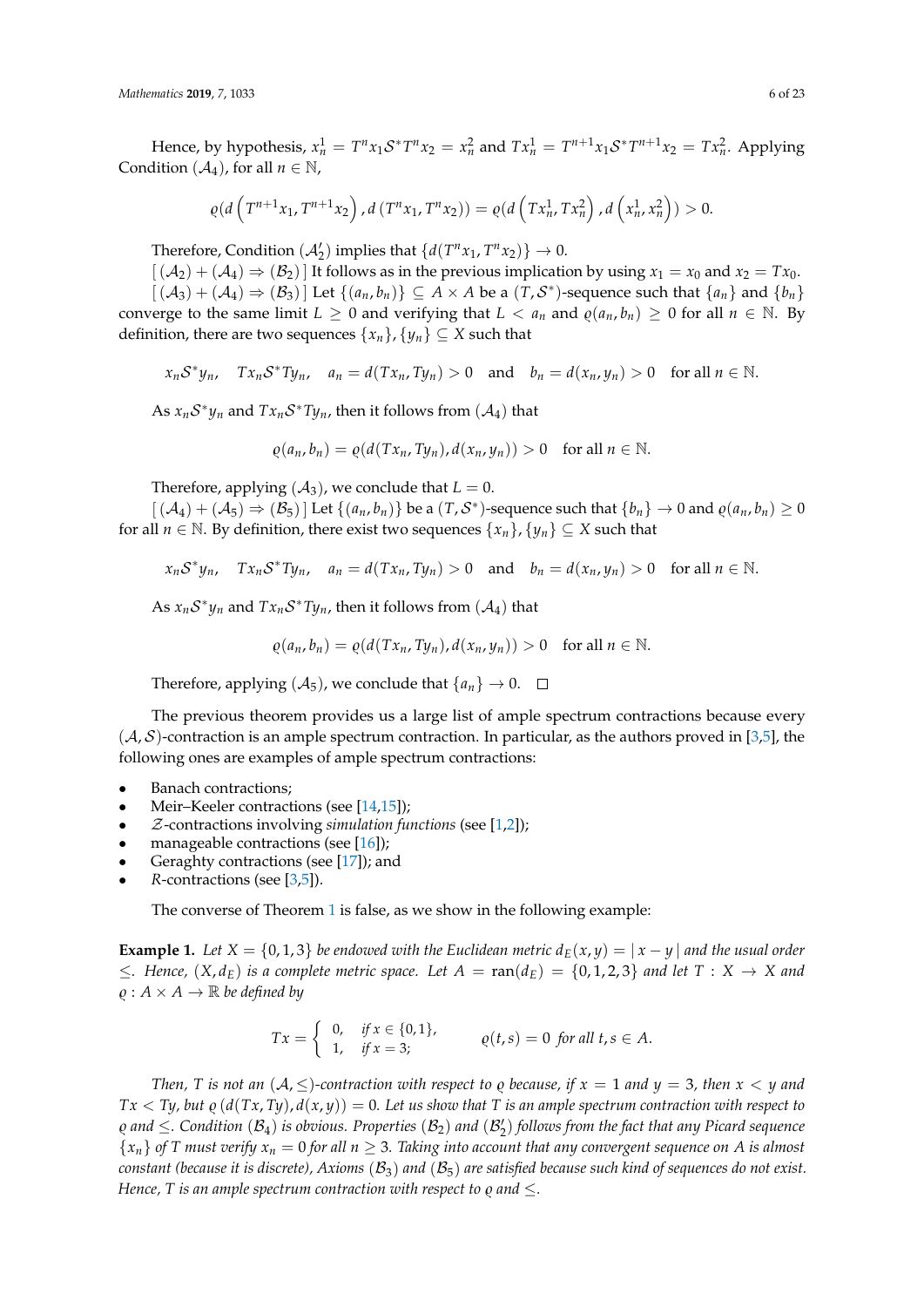The notion of  $(T, S^*)$ -sequence plays a key role in the definition of ample spectrum contraction. In fact, if we had not changed the notion of  $(T, S)$ -sequence by the concept of  $(T, S^*)$ -sequence in Definition [4,](#page-3-0) then there would have not been any relationship between  $(A, S)$ -contractions and ample spectrum contractions. We illustrate this affirmation with the following example.

<span id="page-6-0"></span>**Example 2.** *Let*  $X = [0, 2] \cup C \cup D$ , where  $C = \{ 10m \in \mathbb{N} : m \in \mathbb{N}^* \}$  and  $D = \{ 10m + 4 \in \mathbb{N} : m \in \mathbb{N}^* \}.$ *Assume that X is endowed with the Euclidean metric*  $d_E(x, y) = |x - y|$  *and the usual order*  $\leq$ *. Hence,*  $(X, d_E)$ *is a complete metric space. The range of d<sup>E</sup> can be expressed as*

$$
ran(d_E) = [0,2] \cup \{4\} \cup B \quad where B \subset [6,\infty).
$$

*Let*  $A = \text{ran}(d_E)$  *and let*  $T : X \to X$  *and*  $\varrho : A \times A \to \mathbb{R}$  *be defined by* 

$$
Tx = \begin{cases} \frac{x}{4}, & \text{if } x \in [0,2], \\ 1 + \frac{1}{m}, & \text{if } x = 10m \in \text{C} \quad \text{(for some } m \in \mathbb{N}^*), \\ 0, & \text{if } x = 10m + 4 \in D \quad \text{(for some } m \in \mathbb{N}^* \text{)}; \\ \varrho(t,s) = \begin{cases} 0, & \text{if } t > 1 \text{ and } s \ge 1, \\ \frac{s}{2} - t, & \text{otherwise.} \end{cases} \end{cases}
$$

*Notice that T satisfies the following properties.*

- (*p*<sub>1</sub>) *T*(*X*) ⊂ [0, 2]*.* In particular,  $|Tx Ty|$  ≤ 2 for all  $x, y \in X$ .
- $(p_2)$  *If*  $x, y \in X$  are two different points such that  $x \in C \cup D$  or  $y \in C \cup D$ , then  $|x y| \geq 4$ *. In particular, if*  $|x - y|$  < 4*, then x*, *y* ∈ [0, 2].
- $p_3$  *For all*  $x_0 \in X$ *, the Picard sequence of T based on*  $x_0$  *verifies*  $x_{n+1} = \frac{Tx_0}{4^n}$  *for all*  $n \in \mathbb{N}$ *. Thus, every Picard sequence of T converges to zero.*

*Let us show that T is an ample spectrum contraction with respect to*  $\rho$  *and*  $\lt$ *.*  $(\mathcal{B}_2)$  *Let*  $\{x_n\} \subset X$  *be a Picard S-nondecreasing sequence of T such that* 

 $x_n \neq x_{n+1}$  *and*  $\rho$  (*d*<sub>*E*</sub> (*x*<sub>*n*+1</sub>, *x*<sub>*n*+2</sub>), *d*<sub>*E*</sub> (*x*<sub>*n*</sub>, *x*<sub>*n*+1</sub>)) ≥ 0 *for all n* ∈ N.

*Since*  $\{x_n\} \to 0$ ,  $\{d_E(x_n, x_{n+1})\} \to 0$ .

 $(\mathcal{B}_3)$  *Let*  $\{(a_n, b_n)\}\subseteq A \times A$  *be a*  $(T, <)$ -sequence such that  $\{a_n\}$  *and*  $\{b_n\}$  *converge to the same limit L* ≥ 0 *and verifying that L* <  $a_n$  *and*  $\varrho(a_n, b_n)$  ≥ 0 *for all*  $n \in \mathbb{N}$ *. By definition, there are two sequences*  ${x_n}, {y_n} \subseteq X$  *such that* 

$$
x_n < y_n
$$
,  $Tx_n < Ty_n$ ,  $a_n = d_E(Tx_n, Ty_n) > 0$  and  $b_n = d(x_n, y_n) > 0$  for all  $n \in \mathbb{N}$ .

As  $a_n = d_E(Tx_n, Ty_n) \in [0,2]$ , then  $L \leq 2$ . Since  $\{b_n = d_E(x_n, y_n)\} \to L \leq 2$ , there exists  $n_0 \in \mathbb{N}$ such that  $d_E(x_n, y_n) < 4$  for all  $n \ge n_0$ . By  $(p_2)$ , we have that  $x_n, y_n \in [0,2]$  for all  $n \ge n_0$ . Therefore, for all  $n \geq n_0$ 

$$
a_n = d_E(Tx_n, Ty_n) = \left| \frac{x_n}{4} - \frac{y_n}{4} \right| = \frac{|x_n - y_n|}{4} = \frac{b_n}{4}.
$$

*Letting*  $n \to \infty$ *, we deduce that*  $L = L/4$ *, so*  $L = 0$ *.* 

 $(B_4)$  Let  $x, y \in X$  be two points such that  $x < y$  and  $Tx < Ty$ . To prove that  $\rho(d(Tx, Ty), d(x, y)) \ge 0$ , *we observe three cases.*

 $\blacktriangleright$  If  $\rho$  ( $d(Tx, Ty)$ ,  $d(x, y)$ ) = 0, then ( $B_4$ ) holds. Hence, in what follows, we can assume that

$$
\varrho\left(d(Tx,Ty),d(x,y)\right) = \frac{|x-y|}{2} - |Tx-Ty| = \frac{y-x}{2} - (Ty-Tx),
$$

*which corresponds to the case in which*  $|Tx - Ty| \leq 1$  *or*  $|x - y| < 1$ *.*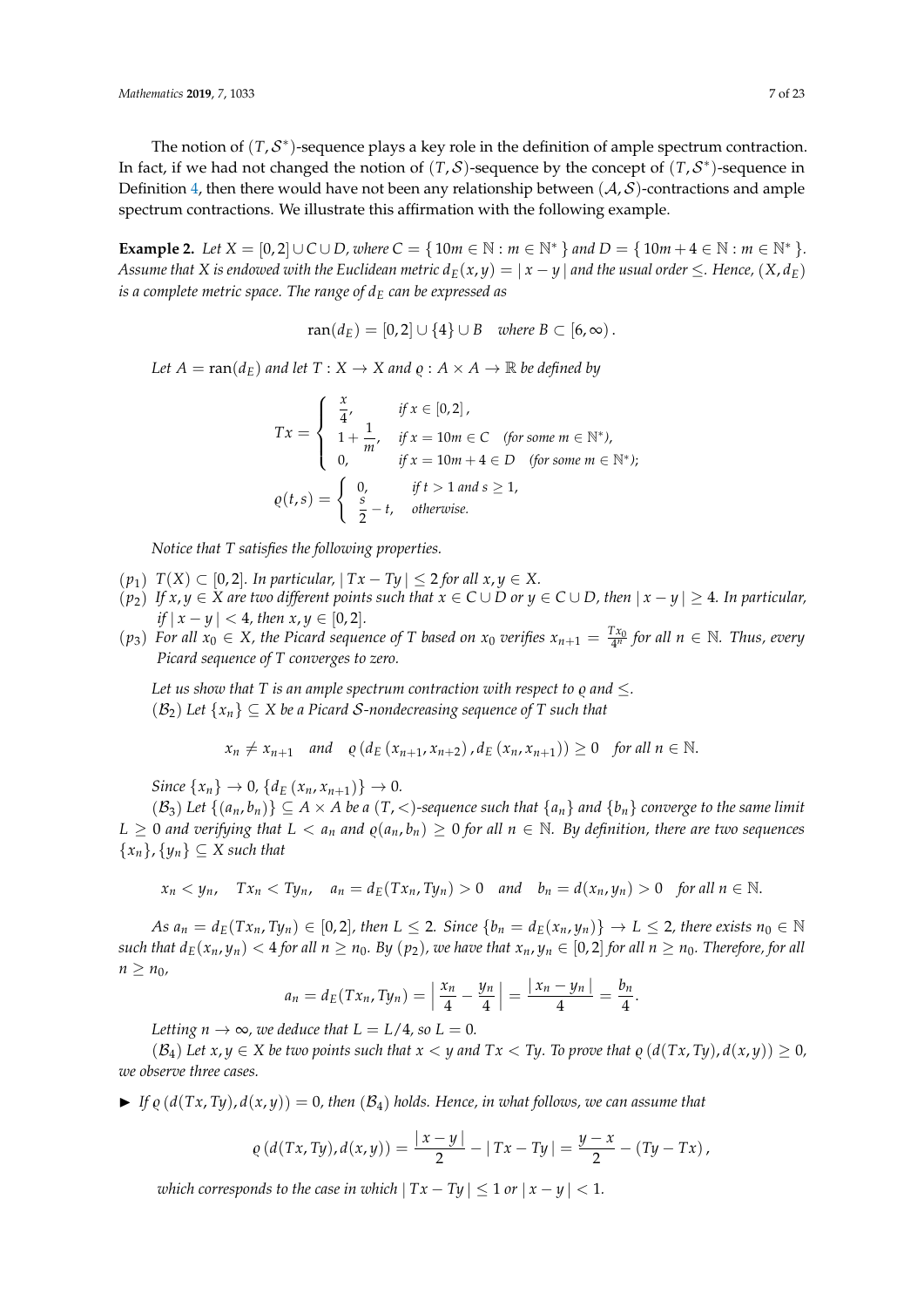$\blacktriangleright$  *If*  $|x - y| \geq 4$ *, then, by*  $(p_1)$ *,* 

$$
\varrho\left(d(Tx,Ty),d(x,y)\right)=\frac{|x-y|}{2}-|Tx-Ty|\geq \frac{4}{2}-2=0.
$$

 $\triangleright$  *On the contrary case, if*  $|x - y| < 4$ *, then x* or *y cannot belong to*  $C ∪ D$ *. Then, necessarily, x, y* ∈ [0, 2]*, thus*

$$
\varrho(d(Tx, Ty), d(x, y)) = \frac{|x - y|}{2} - |Tx - Ty| = \frac{|x - y|}{2} - \left| \frac{x}{4} - \frac{y}{4} \right| = \frac{|x - y|}{4} > 0,
$$

*which means that* (B4) *holds.*

*In any case,*(B4) *holds.*

The following result is useful in order to study when an ample spectrum contraction can have multiple fixed points.

**Proposition 4.** Let  $(X, d)$  be a metric space endowed with a binary relation S and let  $T : X \rightarrow X$  and  $\varrho : A \times A \to \mathbb{R}$  *be two maps such that*  $(\mathcal{B}_1)$ ,  $(\mathcal{B}'_2)$  *and*  $(\mathcal{B}_4)$  *holds. If*  $\omega, \omega' \in X$  *are two S-comparable fixed points of T, then*  $\omega = \omega'$ .

**Proof.** Reasoning by contradiction, assume that  $\omega$  and  $\omega'$  are two distinct fixed points of *T*. As  $\omega$  and  $\omega'$  are S-comparable, we can suppose, without loss of generality, that  $\omega\mathcal{S}\omega'$ . Hence,  $\omega\mathcal{S}^*\omega'$  and also *TωS*<sup>\*</sup>*Tω*<sup> $\prime$ </sup>. Let *a*<sub>*n*</sub> = *d* (*ω*, *ω*<sup> $\prime$ </sup>) > 0 for all *n* ∈ N. By using (B<sub>4</sub>), for all *n* ∈ N,

$$
\varrho(a_{n+1},a_n)=\varrho(d(\omega,\omega'),d(\omega,\omega'))=\varrho(d(T\omega,T\omega'),d(\omega,\omega'))\geq 0.
$$

Therefore, it follows from  $(\mathcal{B}'_2)$  that  $\{a_n = d(\omega, \omega')\} \to 0$ , which is a contradiction. Thus,  $\omega = \omega'.$ 

#### **4. Fixed Point Theorems Involving Ample Spectrum Contractions**

Once we have changed the notions of  $(T, \mathcal{S})$ -sequence and  $(\mathcal{A}, \mathcal{S})$ -contraction by the concepts of  $(T, \mathcal{S}^*)$ -sequence and ample spectrum contraction, we are ready to introduce the main results of the manuscript, which is the aim of the current section. Concretely, as we show below, the following one is the most general theorem of this manuscript.

<span id="page-7-0"></span>**Theorem 2.** Let  $(X, d)$  be a metric space endowed with a transitive binary relation S and let  $T : X \to X$ *be an S*-nondecreasing ample spectrum contraction with respect to  $\rho : A \times A \rightarrow \mathbb{R}$ . Suppose that  $T(X)$  *is*  $(S, d)$ -strictly-increasing-precomplete and there exists a point  $x_0 \in X$  such that  $x_0 STx_0$ . Assume that at least *one of the following conditions is fulfilled:*

- (*a*) *T is* S*-strictly-increasing-continuous.*
- (*b*)  $(X, d)$  *is* S-strictly-increasing-regular and Condition  $(B_5)$  holds.
- (*c*)  $(X, d)$  *is* S-strictly-increasing-regular and  $\varrho(t, s) \leq s t$  for all  $t, s \in A \cap (0, \infty)$ .

*Then, the Picard sequence of T based on x*<sup>0</sup> *converges to a fixed point of T. In particular, T has at least a fixed point.*

Notice that the metric space (*X*, *d*) needs not to be complete.

**Proof.** Let  $x_0 \in X$  be a point such that  $x_0 \mathcal{S} T x_0$  and let  $\{x_{n+1} = Tx_n\}_{n>0}$  be the Picard sequence of *T* based on  $x_0$ . If there exists some  $n_0 \in \mathbb{N}$  such that  $x_{n_0+1} = x_{n_0}$ , then  $x_{n_0}$  is a fixed point of *T*,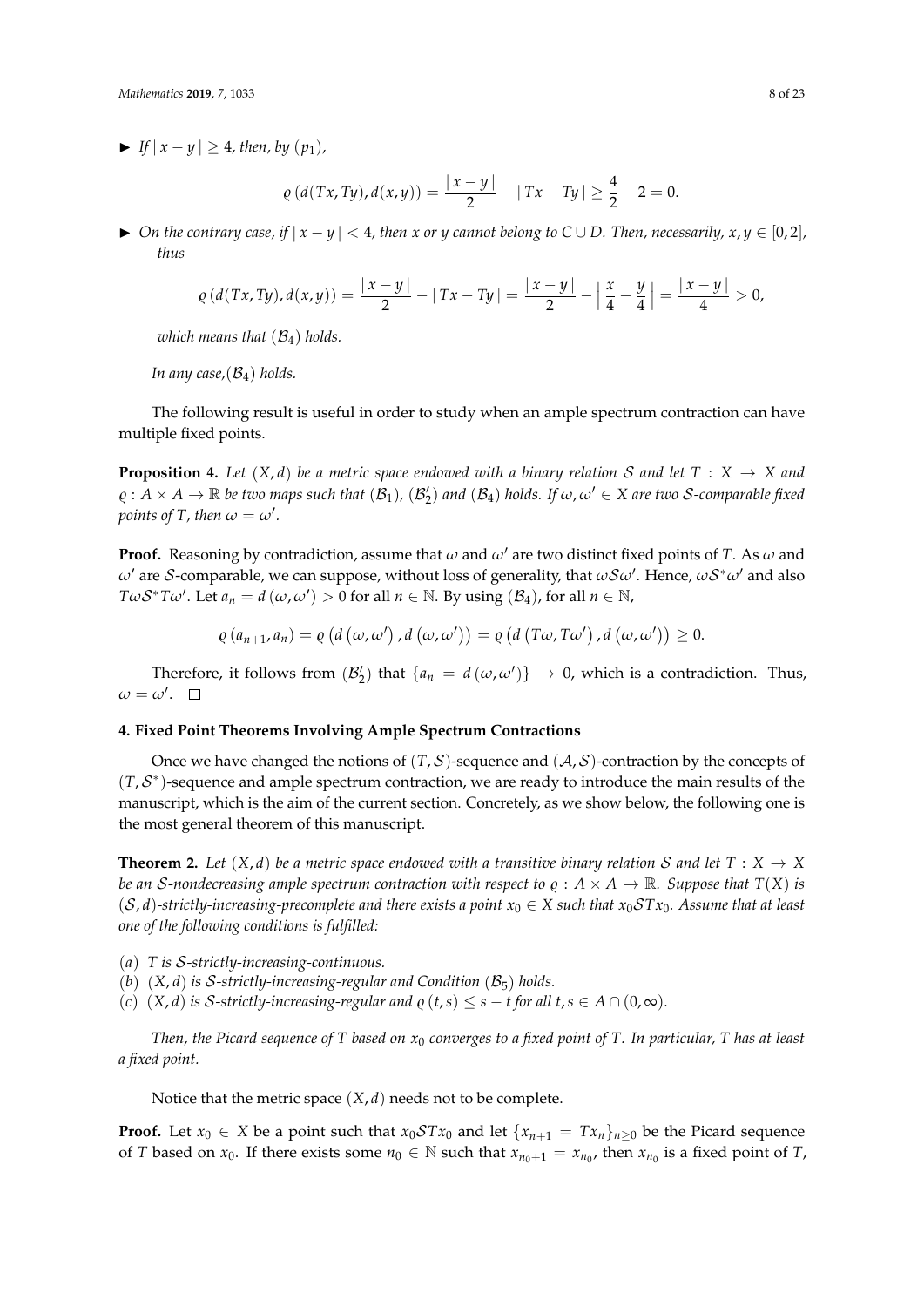and  $\{x_n\}$  converges to such point. On the contrary case, assume that  $x_n \neq x_{n+1}$  for all  $n \in \mathbb{N}$ . As *T* is S-nondecreasing and  $x_0STx_0 = x_1$ , then  $x_nSx_{n+1}$  for all  $n \in \mathbb{N}$ , and, as S is transitive,

<span id="page-8-1"></span>
$$
x_n S x_m \quad \text{for all } n, m \in \mathbb{N} \text{ such that } n < m. \tag{2}
$$

In fact, as  $x_n \neq x_{n+1}$  for all  $n \in \mathbb{N}$ , then

<span id="page-8-0"></span>
$$
x_n S^* x_{n+1} \quad \text{and} \quad Tx_n S^* Tx_{n+1} \quad \text{for all } n \in \mathbb{N}.
$$
 (3)

Let consider the sequence  $\{d(x_n, x_{n+1})\} \subseteq A$ . Taking into account Equation [\(3\)](#page-8-0) and the fact that *T* is an ample spectrum contraction, Condition ( $\mathcal{B}_4$ ) implies that, for all  $n \in \mathbb{N}$ ,

$$
\varrho(d\left(T^{n+1}x_0,T^{n+2}x_0\right),d\left(T^n x_0,T^{n+1}x_0\right))=\varrho\left(d(Tx_n,Tx_{n+1}),d(x_n,x_{n+1})\right)\geq 0.
$$

Applying  $(\mathcal{B}_2)$  , we deduce that  $\{x_n = T^n x_0\}$  is an asymptotically regular sequence on  $(X, d)$ , that is,  $\{d(x_n, x_{n+1})\} \to 0$ .

Let us show that  $\{x_n\}$  is an S-strictly-increasing sequence. Indeed, in view of Equation [\(2\)](#page-8-1), assume that there exists  $n_0$ ,  $m_0 \in \mathbb{N}$  such that  $n_0 < m_0$  and  $x_{n_0} = x_{m_0}$ . If  $p_0 = m_0 - n_0 \in \mathbb{N} \setminus \{0\}$ , then  $x_{n_0} = x_{n_0+k p_0}$  for all  $k \in \mathbb{N}$ . In particular, the sequence  $\{d(x_n, x_{n+1})\}$  contains the constant subsequence

$$
\left\{d(x_{n_0+k\,p_0},x_{n_0+k\,p_0+1})=d(x_{n_0},x_{n_0+1})>0\right\}_{k\in\mathbb{N}},
$$

which contradicts the fact that  $\{d(x_n, x_{n+1})\} \to 0$ . This contradiction guarantees that  $x_n \neq x_m$  for all  $n \neq m$ , thus  $x_n S^* x_m$  for all  $n, m \in \mathbb{N}$  such that  $n < m$ , that is,  $\{x_n\}$  is an S-strictly-increasing sequence.

Next, we show that  $\{x_n\}$  is a Cauchy sequence reasoning by contradiction. If  $\{x_n\}$  is not a Cauchy sequence, then there exist  $\varepsilon_0 > 0$  and two subsequences  $\{x_{n(k)}\}$  and  $\{x_{m(k)}\}$  of  $\{x_n\}$  such that

$$
k \le n(k) < m(k), \quad d(x_{n(k)}, x_{m(k)-1}) \le \varepsilon_0 < d(x_{n(k)}, x_{m(k)}) \quad \text{for all } k \in \mathbb{N},
$$
\n
$$
\lim_{k \to \infty} d(x_{n(k)}, x_{m(k)}) = \lim_{k \to \infty} d(x_{n(k)-1}, x_{m(k)-1}) = \varepsilon_0.
$$

Let  $L = \varepsilon_0 > 0$ ,  $\{a_k = d(x_{n(k)}, x_{m(k)})\} \rightarrow L$  and  $\{b_k = d(x_{n(k)-1}, x_{m(k)-1})\} \rightarrow L$ . As  $n(k) < m(k)$  (and  $n(k) - 1 < m(k) - 1$ ), then  $x_{n(k)} S^* x_{m(k)}$  and  $x_{n(k)-1} S^* x_{m(k)-1}$ . Thus,  $\{(a_k, b_k)\}$ is a  $(T, \mathcal{S}^*)$ -sequence. Since  $L = \varepsilon_0 < d(x_{n(k)}, x_{m(k)}) = a_k$  and

$$
\varrho(a_k, b_k) = \varrho\left(d(x_{n(k)}, x_{m(k)}), d(x_{n(k)-1}, x_{m(k)-1})\right)
$$
  
= 
$$
\varrho\left(d(Tx_{n(k)-1}, Tx_{m(k)-1}), d(x_{n(k)-1}, x_{m(k)-1})\right) \ge 0
$$

for all  $k \in \mathbb{N}$ , Condition ( $\mathcal{B}_3$ ) guarantees that  $\varepsilon_0 = L = 0$ , which is a contradiction. As a consequence,  ${x_n}$  is a Cauchy sequence. Since  ${x_n}_{n \geq 1} \subseteq T(X)$  and  $T(X)$  is  $(S, d)$ -strictly-increasing-precomplete, there is a subset  $Z \subseteq X$  such that  $T(X) \subseteq Z \subseteq X$  and  $Z$  is  $(S, d)$ -strictly-increasing-complete. In particular, as  $\{x_n\}$  is an S-strictly-increasing and Cauchy sequence, there exists  $z \in Z \subseteq X$  such that  $\{x_n\} \rightarrow z$ . Let us show that *z* is a fixed point of *T* considering three cases.

*Case 1. Assume that T is* S-strictly-increasing-continuous. In this case,  $\{x_{n+1} = Tx_n\} \rightarrow Tz$ , so  $Tz = z$ .

*Case 2. Assume that* (*X*, *d*) *is* S*-strictly-increasing-regular and condition* (B5) *holds.* In this case, as  $\{x_n\}$  is an *S*-strictly-increasing sequence such that  $\{x_n\} \rightarrow z$ , it follows that

<span id="page-8-2"></span>
$$
x_n \mathcal{S} z \text{ for all } n \in \mathbb{N}.\tag{4}
$$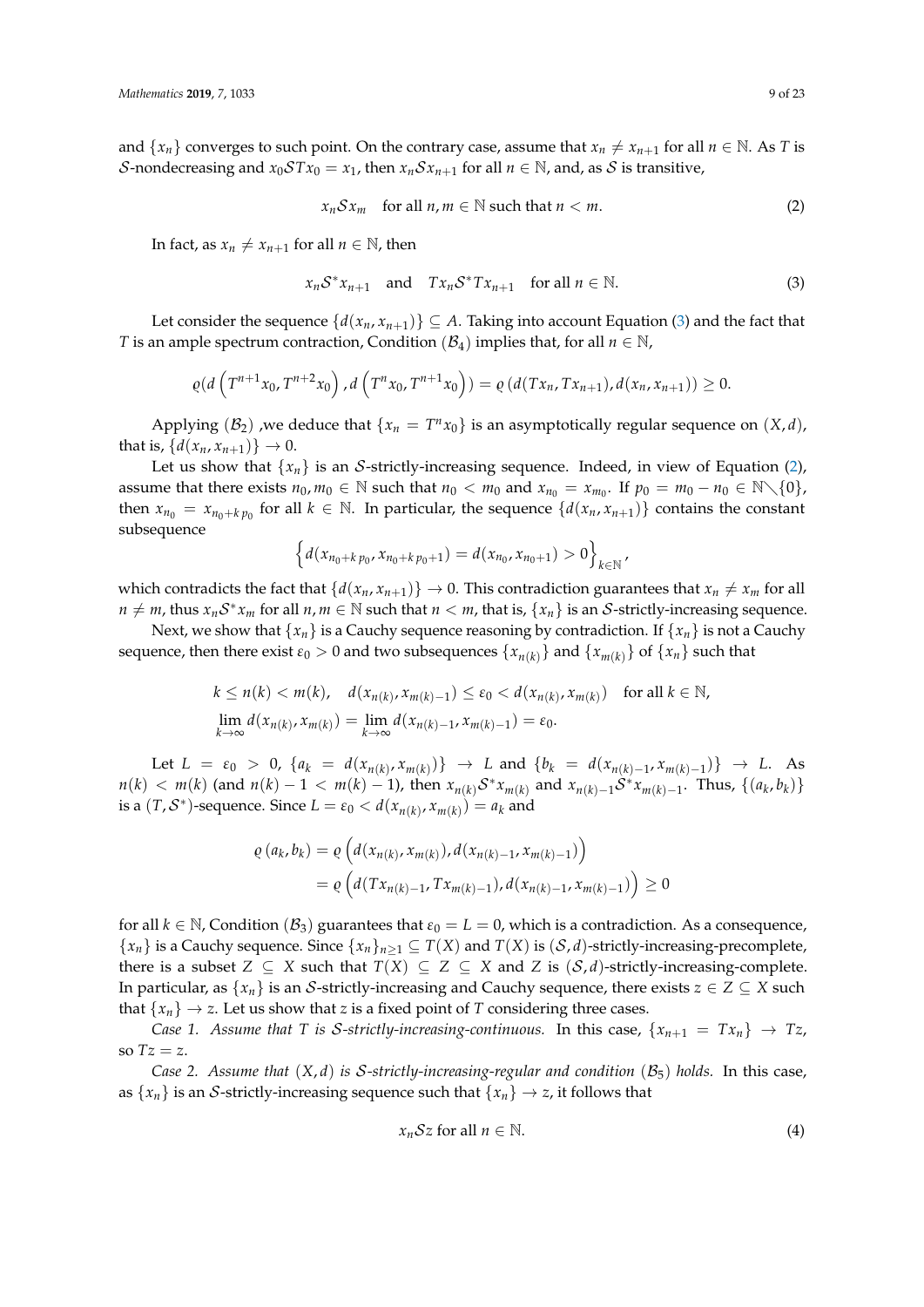Since *T* is *S*-nondecreasing,

<span id="page-9-1"></span>
$$
Tx_nSTz \text{ for all } n \in \mathbb{N}.\tag{5}
$$

Let 
$$
a_n = d(x_{n+1}, Tz) = d(Tx_n, Tz)
$$
 and  $b_n = d(x_n, z)$  for all  $n \in \mathbb{N}$ . Clearly,  $\{b_n\} \to 0$ . Notice that

<span id="page-9-0"></span>
$$
b_n = 0 \Rightarrow a_n = 0 \tag{6}
$$

because

$$
b_n = 0 \Leftrightarrow x_n = z \Rightarrow x_{n+1} = Tx_n = Tz \Leftrightarrow a_n = 0.
$$

Let consider the set

$$
\Omega = \{ n \in \mathbb{N} : a_n = 0 \} = \{ n \in \mathbb{N} : d(x_{n+1}, Tz) = 0 \}.
$$

*Subcase 2.1. Assume that*  $\Omega$  *is finite.* In this case, there exists  $n_0 \in \mathbb{N}$  such that  $d(x_{n+1}, Tz) = a_n > 0$ for all  $n \ge n_0$ . By [\(6\)](#page-9-0),  $d(x_n, z) = b_n > 0$  for all  $n \ge n_0$ . In this case,  $\{(a_n, b_n)\}_{n \ge n_0}$  is a  $(T, S)$ -sequence (because  $a_n = d(Tx_n, Tz) > 0$  and  $b_n = d(x_n, z) > 0$  for all  $n \ge n_0$ ). In particular,  $x_n \ne z$  and  $Tx_n \ne Tz$ for all  $n \ge n_0$ . By Equations [\(4\)](#page-8-2) and [\(5\)](#page-9-1), we deduce that  $x_n S^* z$  and  $Tx_n S^* T z$  for all  $n \ge n_0$ . It follows from  $(\mathcal{B}_4)$  that

$$
\varrho(a_n,b_n)=\varrho(d(Tx_n,Tz),d(x_n,z))\geq 0 \text{ for all } n\geq n_0.
$$

As a consequence, as  $(\mathcal{B}_5)$  holds, we conclude that  $\{a_n = d(x_{n+1}, Tz)\} \to 0$ , that is,  $\{x_{n+1}\} \to Tz$ , which guarantees that  $Tz = z$ .

*Subcase 2.2. Assume that*  $\Omega$  *is not finite.* In this case, there exists a subsequence  $\{x_{n(k)}\}$  of  $\{x_n\}$ such that

$$
d(x_{n(k)+1}, Tz) = 0 \quad \text{for all } k \in \mathbb{N}.
$$

 $Hence, x_{n(k)+1} = Tz \text{ for all } k \in \mathbb{N}. \text{ Since } \{x_n\} \to z \text{ and } \left\{x_{n(k)+1}\right\} \to Tz, Tz = z.$ *Case 3. Assume that*  $(X, d)$  *is S-strictly-increasing-regular and*  $\varrho(t, s) \leq s - t$  *for all*  $t, s \in A \cap (0, \infty)$ *.* 

Proposition [3](#page-4-1) guarantees that Item (*b*) is applicable.

In any case, we conclude that *z* is a fixed point of  $T$ .  $\Box$ 

In the following result, we describe sufficient conditions in order to guarantee uniqueness of the fixed point.

<span id="page-9-2"></span>**Theorem 3.** *Under the hypotheses of Theorem [2,](#page-7-0) assume that the following properties are fulfilled:*

- $\blacktriangleright$  *Condition*  $(\mathcal{B}'_2)$  *holds; and*
- $▶$  *for all*  $x, y \in Fix(T)$ *, there exists*  $z \in X$  *such that*  $z$  *is, at the same time, S-comparable to*  $x$  *and*  $S$ -comparable *to y.*

*Then, T has a unique fixed point.*

**Proof.** Let *x*, *y* ∈ Fix(*T*) be two fixed points of *T*. By hypothesis, there exists  $z_0 \in X$  such that  $z_0$  is, at the same time, S-comparable to *x* and S-comparable to *y*. Let  $\{z_n\}$  be the Picard sequence of *T* based on *z*<sub>0</sub>, that is,  $z_{n+1} = Tz_n$  for all  $n \in \mathbb{N}$ . We prove that  $x = y$  by showing that  $\{z_n\} \to x$  and  $\{z_n\} \to y$ . We first use *x*, but the same argument is valid for *y*.

Since  $z_0$  is S-comparable to *x*, assume that  $z_0Sx$  (the case  $xSz_0$  is similar). As *T* is S-nondecreasing, *z*<sub>*n</sub>Sx* for all *n* ∈ N. If there exists *n*<sup>0</sup> ∈ N such that *z*<sub>*n*<sup>0</sup> = *x*, then *z*<sub>*n*</sub> = *x* for all *n* ≥ *n*<sub>0</sub>. In particular,</sub></sub>  ${z_n} \rightarrow x$  and the proof is finished. On the contrary case, assume that  $z_n \neq x$  for all  $n \in \mathbb{N}$ . Therefore  $z_nS^*x$  and  $Tz_nS^*Tx$  for all  $n \in \mathbb{N}$ . Using the contractivity Condition  $(\mathcal{B}_4)$ , for all  $n \in \mathbb{N}$ ,

$$
0 \leq \varrho(d(Tz_n,Tx),d(z_n,x)) = \varrho(d(T^{n+1}z_0,T^{n+1}x),d(T^nz_0,T^nx)).
$$

It follows from  $(\mathcal{B}'_2)$  that  $\{d(T^n z_0, T^n x)\}\to 0$ , that is,  $\{z_n\}\to x$ .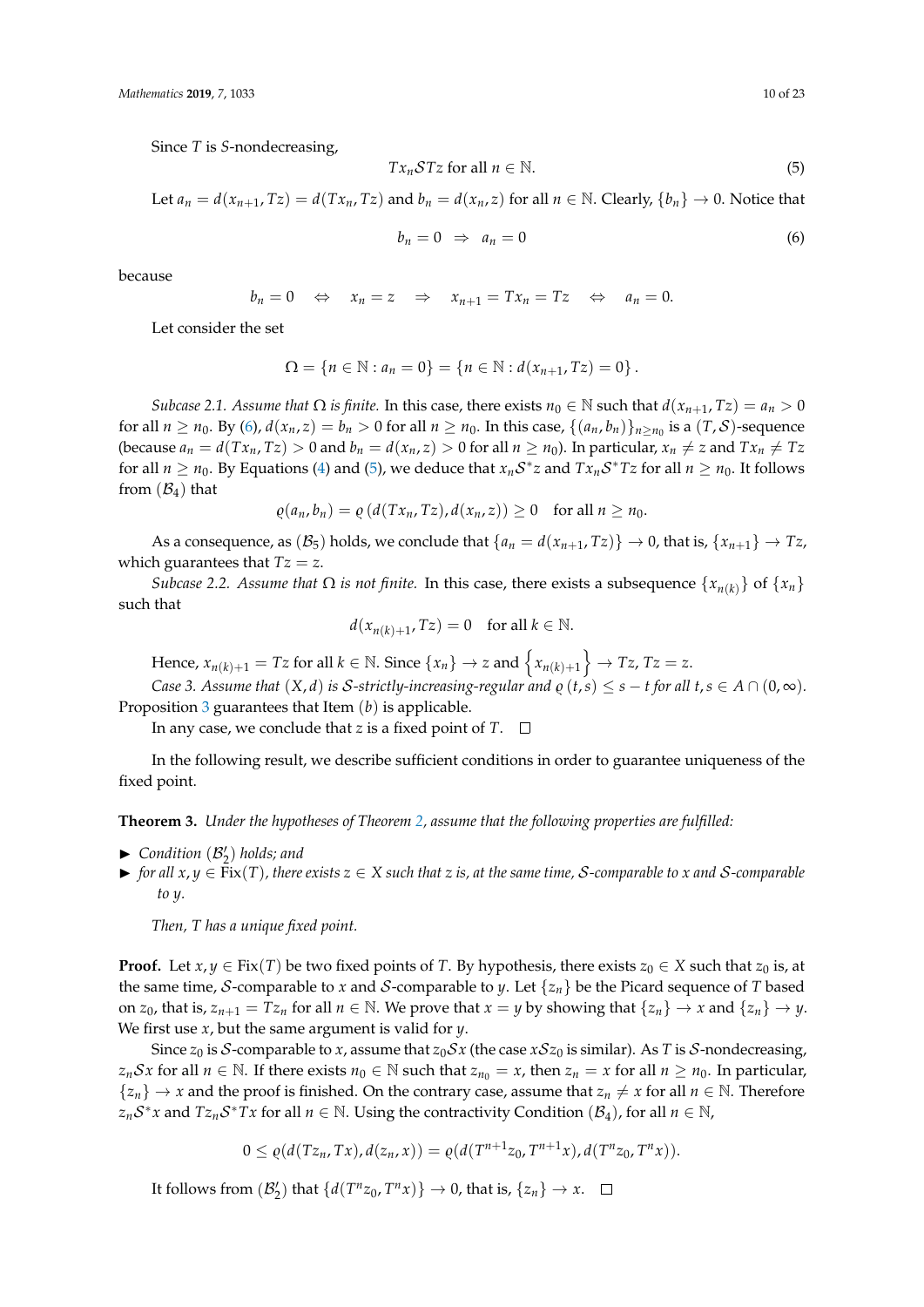## **5. Consequences**

In this section, we illustrate how many well known theorems in fixed point theory (that involve only  $d(x, y)$  and  $d(Tx, Ty)$  in their contractivity conditions) can be deduced from our main results.

## *5.1. Meir–Keeler Contractions*

Meir and Keeler generalized the Banach theorem in a way that have attracted much attention in the last 40 years.

**Definition 5** (Meir and Keeler [\[15\]](#page-22-10)). *A* Meir–Keeler contraction *is a mapping*  $T : X \rightarrow X$  *from a metric* space  $(X, d)$  into itself such that for all  $\varepsilon > 0$ , there exists  $\delta > 0$  verifying that if  $x, y \in X$  and  $\varepsilon \leq d(x, y)$ *ε* + *δ,* then  $d(Tx, Ty) < ε$ *.* 

Lim characterized this kind of mappings in terms of a contractivity condition using the following class of auxiliary functions.

<span id="page-10-3"></span>**Definition 6** (Lim [\[14\]](#page-22-9)). *A function*  $\phi$  : [0,  $\infty$ )  $\rightarrow$  [0,  $\infty$ ) *is called an* L-function *if* 

*(a)*  $φ(0) = 0;$ 

- *(b)*  $\phi(t) > 0$  *for all t*  $> 0$ *; and*
- *(c) for all*  $\varepsilon > 0$ *, there exists*  $\delta > 0$  *such that phi*(*t*)  $\leq \varepsilon$  *for all*  $t \in [\varepsilon, \varepsilon + \delta]$ *.*

Each *L*-function must satisfy:

<span id="page-10-2"></span>
$$
\phi(t) \le t \quad \text{for all } t \in [0, \infty). \tag{7}
$$

<span id="page-10-0"></span>**Theorem 4** (Lim [\[14\]](#page-22-9), Theorem 1). Let  $(X, d)$  be a metric space and let  $T : X \to X$  be a self-mapping. Then, *T is a Meir–Keeler mapping if, and only if, there exists an (non-decreasing, right-continuous) L-map φ such that*

<span id="page-10-1"></span>
$$
d(Tx, Ty) < \phi(d(x, y)) \quad \text{for all } x, y \in X \text{ verifying } d(x, y) > 0. \tag{8}
$$

Meir and Keeler [\[15\]](#page-22-10) demonstrated the following fixed point theorem by using a result of Chu and Diaz [\[18\]](#page-22-13).

<span id="page-10-4"></span>**Theorem 5** (Meir and Keeler [\[15\]](#page-22-10))**.** *Every Meir–Keeler contraction from a complete metric space into itself has a unique fixed point.*

We prove that this result can be immediately deduced from our main statements.

<span id="page-10-5"></span>**Theorem 6.** Every Meir–Keeler contraction is an ample spectrum contraction that also verifies  $(\mathcal{B}'_2)$  and  $(\mathcal{B}_5)$ .

**Proof.** Let  $(X, d)$  be a metric space and let  $T : X \to X$  be a Meir–Keeler contraction. By Theorem [4,](#page-10-0) there exists an *L*-map  $\phi$  :  $[0, \infty) \to [0, \infty)$  verifying Equation [\(8\)](#page-10-1). Let  $A = \text{ran}(d)$  and let define  $\rho_{\phi}: A \times A \to \mathbb{R}$  by  $\rho_{\phi}(t,s) = \phi(s) - t$  for all  $t,s \in A$ . Let us show that *T* is an ample spectrum contraction with respect to  $\rho_{\phi}$ .

 $(\mathcal{B}'_2)$  Let  $x_1, x_2 \in X$  be two points such that

$$
T^{n}x_{1} \neq T^{n}x_{2} \quad \text{and} \quad \varrho_{\phi}(d\left(T^{n+1}x_{1}, T^{n+1}x_{2}\right), d\left(T^{n}x_{1}, T^{n}x_{2}\right)) \geq 0 \quad \text{for all } n \in \mathbb{N}.
$$

As *d*  $(T^n x_1, T^n x_2) > 0$ , it follows from Equations [\(7\)](#page-10-2) and [\(8\)](#page-10-1) that, for all  $n \in \mathbb{N}$ ,

$$
d\left(T^{n+1}x_1, T^{n+1}x_2\right) = d\left(TT^n x_1, TT^n x_2\right) < \phi(d\left(T^n x_1, T^n x_2\right)) \le d(T^n x_1, T^n x_2).
$$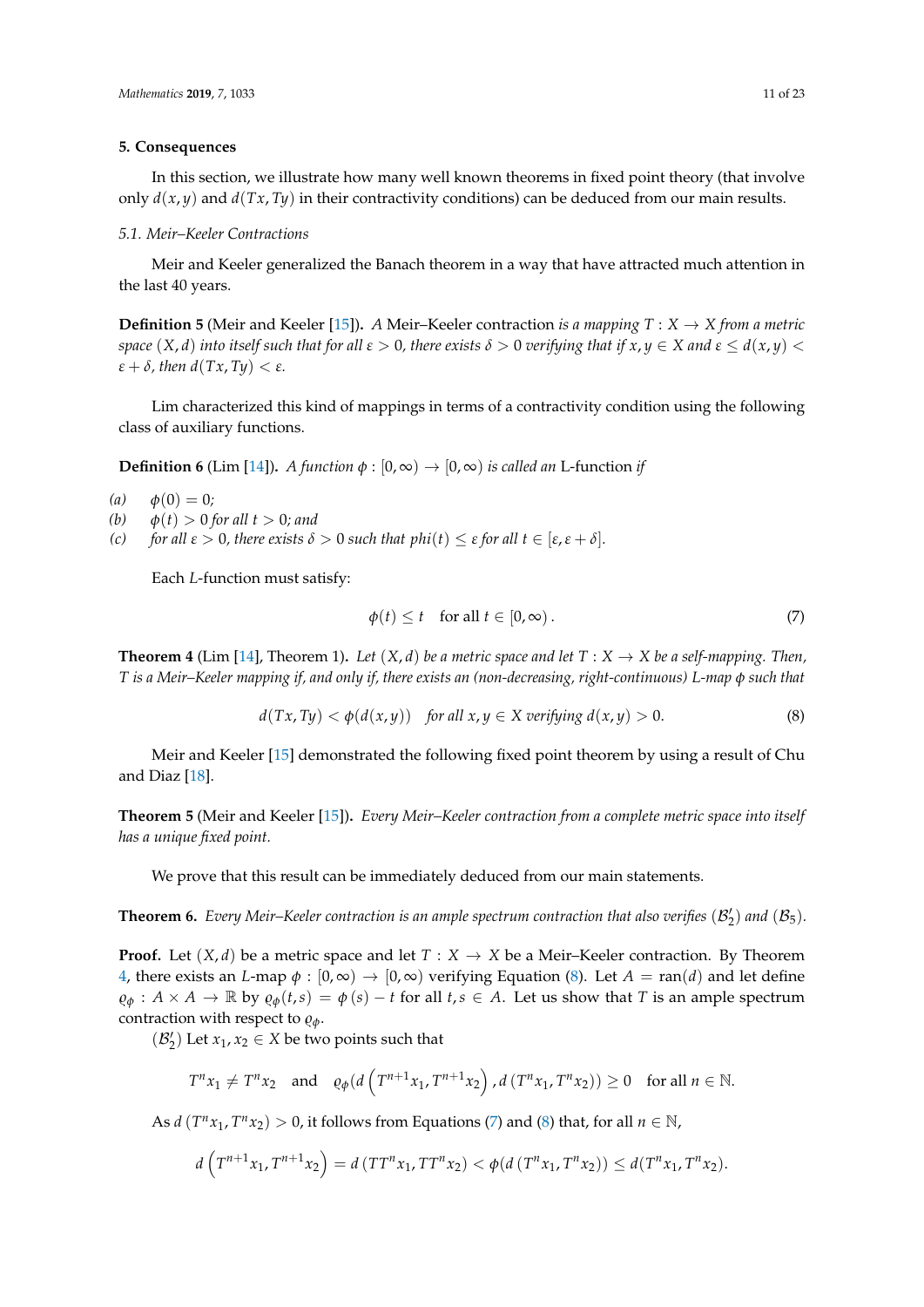As  $\{d(T^n x_1, T^n x_2)\}\$  is a bounded-below decreasing sequence of real numbers, it is convergent. Let  $L \geq 0$  be its limit. To prove that  $L = 0$ , we reason by contradiction. Assume that  $L > 0$ . Hence,

 $0 < L \le d(T^{n+1}x_1, T^{n+1}x_2) < \phi(d(T^n x_1, T^n x_2)) \le d(T^n x_1, T^n x_2)$  for all  $n \in \mathbb{N}$ .

Letting  $\varepsilon = L > 0$  in Condition (*c*) of Definition [6,](#page-10-3) there exists  $\delta > 0$  such that  $\phi(t) \leq \varepsilon = L$  for all  $t\in[\epsilon,\epsilon+\delta]$ . As  $\{d(T^n x_1, T^n x_2)\}\searrow L^+$ , there exists  $n_0\in\mathbb{N}$  such that  $L < d(T^{n_0} x_1, T^{n_0} x_2) < L+\delta$  for all  $n \geq n_0$ . Therefore,

$$
\phi(d(T^{n_0}x_1, T^{n_0}x_2)) \leq \varepsilon = L < \phi(d(T^{n_0}x_1, T^{n_0}x_2)),
$$

which is a contradiction. Thus,  $L = 0$  and  $\{d(T^n x_1, T^n x_2)\} \rightarrow 0$ .

 $(\mathcal{B}_2)$  It follows from  $(\mathcal{B}'_2).$ 

 $(\mathcal{B}_3)$  Let  $\{(a_n, b_n)\}\subseteq A\times A$  be a *T*-sequence such that  $\{a_n\}$  and  $\{b_n\}$  converge to the same limit *L* ≥ 0 and verifying that *L* < *a<sub>n</sub>* and  $\varrho_{\phi}(a_n, b_n)$  ≥ 0 for all *n* ∈ N. By definition, there exist two sequences  $\{x_n\}$ ,  $\{y_n\} \subseteq X$  such that

$$
a_n = d(Tx_n, Ty_n) > 0
$$
 and  $b_n = d(x_n, y_n) > 0$  for all  $n \in \mathbb{N}$ .

Notice that, from Equation [\(8\)](#page-10-1), for all  $n \in \mathbb{N}$ ,

$$
L < a_n = d(Tx_n, Ty_n) < \phi(d(x_n, y_n)) = \phi(b_n) \le b_n.
$$

To prove that  $L = 0$ , assume that  $L > 0$ . Letting  $\varepsilon = L > 0$  in Condition (*c*) of Definition [6,](#page-10-3) there exists  $\delta > 0$  such that

$$
\phi(t) \leq \varepsilon = L \quad \text{for all } t \in [\varepsilon, \varepsilon + \delta].
$$

As  $\{d(x_n, y_n)\}\searrow L^+$ , there exists  $n_0 \in \mathbb{N}$  such that  $L < d(x_n, y_n) < L + \delta$  for all  $n \ge n_0$ . Therefore,

$$
\phi(d(x_{n_0},y_{n_0}))\leq \varepsilon=L<\phi(d(x_{n_0},y_{n_0})),
$$

which is a contradiction. Thus,  $L = 0$ .

( $\mathcal{B}_4$  $\mathcal{B}_4$ ) It is clear that, for all  $x, y \in X$  such that  $d(x, y) > 0$  and  $d(Tx, Ty) > 0$ , Theorem 4 guarantees that

$$
\varrho_{\phi}\left(d(Tx,Ty),d(x,y)\right)=\phi\left(d(x,y)\right)-d(Tx,Ty)>0.
$$

 $(\mathcal{B}_5)$  Let  $\{(a_n, b_n)\}\$  be a *T*-sequence such that  $\{b_n\} \to 0$  and  $\varrho_{\phi}(a_n, b_n) \ge 0$  for all  $n \in \mathbb{N}$ . Then, for all  $n \in \mathbb{N}$ ,

$$
0\leq \varrho_{\phi}(a_n,b_n)=\phi(b_n)-a_n,
$$

which means that  $0 \le a_n \le \phi(b_n) \le b_n$ . Therefore,  $\{b_n\} \to 0$  implies  $\{a_n\} \to 0$ .  $\Box$ 

**Theorem 7.** *Theorem [5](#page-10-4) follows from Theorems [2](#page-7-0) and [3.](#page-9-2)*

**Proof.** From Theorem [6,](#page-10-5) every Meir–Keeler contraction is an ample spectrum contraction that also verifies  $(\mathcal{B}'_2)$  $(\mathcal{B}'_2)$  $(\mathcal{B}'_2)$  and  $(\mathcal{B}_5)$ , thus Theorems 2 and [3](#page-9-2) are applicable in order to conclude that every Meir–Keeler contraction has a unique fixed point.  $\Box$ 

#### *5.2. Samet et al.'s Contractions*

In [\[9\]](#page-22-5), Samet et al. introduced the following kind of contractions and proved the following results. Let us denote by  $\Psi$  the family of nondecreasing functions  $\psi: [0,\infty) \to [0,\infty)$  such that  $\Sigma_{n\in\mathbb{N}}\psi^n(t)<\infty$ for each  $t > 0$ , where  $\psi^n$  is the *n*th iterate of  $\psi$ .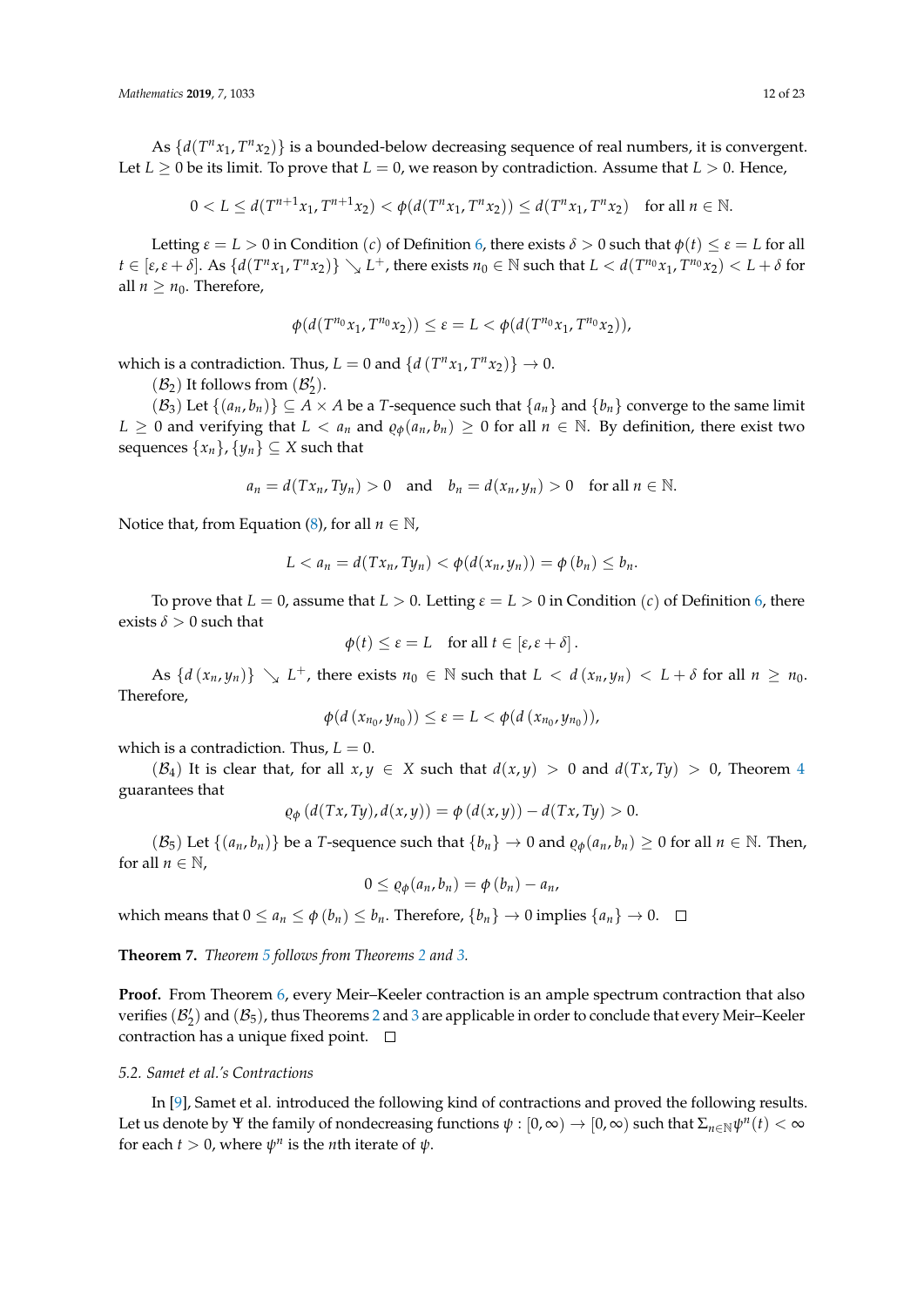<span id="page-12-1"></span>**Definition 7.** Let  $(X, d)$  be a metric space and  $T : X \rightarrow X$  be a given mapping. We say that T is *an*  $\alpha$  -  $\psi$  - contractive mapping if there exist two functions  $\alpha$  :  $X \times X \to [0, \infty)$  and  $\psi \in \Psi$  such that

$$
\alpha(x, y) d(Tx, Ty) \le \psi(d(x, y)) \quad \text{for all } x, y \in X. \tag{9}
$$

The main results in [\[9\]](#page-22-5) can be summarized as follows.

<span id="page-12-3"></span>**Theorem 8** (Samet, Vetro and Vetro [\[9\]](#page-22-5), Theorems 2.1, 2.2 and 2.3)**.** *Let* (*X*, *d*) *be a complete metric space and*  $T: X \rightarrow X$  *be an*  $\alpha$  *-*  $\psi$  *-* contractive mapping satisfying the following conditions:

- (*i*) *T* is  $\alpha$   *admissible (that is, if*  $\alpha(x, y) \geq 1$ *, then*  $\alpha(Tx, Ty) \geq 1$ *)*;
- (*ii*) *there exists*  $x_0 \in X$  *such that*  $\alpha(x_0, Tx_0) \geq 1$ *; and*
- (*iii*) *at least, one of the following conditions holds:*
	- (*iii*.1) *T is continuous; or*
	- (iii.2) if  $\{x_n\}$  is a sequence in X such that  $\alpha(x_n, x_{n+1}) \geq 1$  for all n and  $\{x_n\} \to x \in X$  as  $n \to \infty$ , *then*  $\alpha(x_n, x) \geq 1$  *for all n.*

*Then, T has a fixed point, that is, there exists*  $x^* \in X$  *such that*  $Tx^* = x^*$ *. Furthermore, adding the condition:*

(*H*) *for all*  $x, y \in X$ *, there exists*  $z \in X$  *such that*  $\alpha(x, z) \geq 1$  *and*  $\alpha(y, z) \geq 1$ *,* 

*we obtain uniqueness of the fixed point of T .*

To show that the previous theorem can be seen as a consequence of our main results, we present the following statement in which we use a more general class of auxiliary functions.

<span id="page-12-2"></span>**Theorem 9.** Let  $(X, d)$  be a metric space and  $T : X \to X$  be a given mapping. Assume that there exist two  $f$ unctions  $\alpha: X\times X\to [0,\infty)$  and  $\psi:[0,\infty)\to [0,\infty)$  such that  $\psi$  is nondecreasing,  $\lim_{n\to\infty}\psi^n$   $(t)=0$  for *all t* > 0*, and also*

<span id="page-12-0"></span>
$$
\alpha(x, y) d(Tx, Ty) \le \psi(d(x, y)) \quad \text{for all } x, y \in X. \tag{10}
$$

*Then, T is an ample spectrum contraction with respect to*  $\mathcal{S}_{\alpha}$  *that also verifies*  $(\mathcal{B}'_2)$  *and*  $(\mathcal{B}_5)$ *.* 

**Proof.** Let  $S_\alpha$  be the binary relation on *X* given in [\(1\)](#page-2-0). Let  $A = \text{ran}(d)$  and let define  $\gamma : A \to \mathbb{R}$  and  $\varrho_{\gamma}: A \times A \rightarrow \mathbb{R}$  by, for all  $t, s \in A$ ,

$$
\gamma(s) = \inf (\{ \alpha(x, y) : d(x, y) = s \} ),
$$
  
\n
$$
\varrho_{\gamma}(t, s) = \psi(s) - t \gamma(s) .
$$

Notice that  $\gamma$  is well defined because if  $s \in A = \text{ran}(d)$ , then there exist  $x_s, y_s \in X$  such that  $d(x_s, y_s) = s$ , and we can take infimum in a nonempty, subset of non-negative real numbers. Furthermore, as  $\gamma(d(x, y)) \leq \alpha(x, y)$  for all  $x, y \in X$ , then, by [\(10\)](#page-12-0),

$$
\varrho_{\gamma}(d(Tx, Ty), d(x,y)) = \psi(d(x,y)) - d(Tx, Ty) \gamma(d(x,y))
$$
  
 
$$
\geq \psi(d(x,y)) - d(Tx, Ty) \alpha(x,y) \geq 0.
$$

Hence,  $(\mathcal{B}_4)$  holds. Let us prove the rest of properties.  $(\mathcal{B}'_2)$  Let  $x_1, x_2 \in X$  be two points such that

$$
T^{n}x_1\mathcal{S}_{\alpha}^*T^{n}x_2 \quad \text{and} \quad \varrho_{\phi}(d\left(T^{n+1}x_1, T^{n+1}x_2\right), d\left(T^{n}x_1, T^{n}x_2\right)) \ge 0 \quad \text{for all } n \in \mathbb{N}.
$$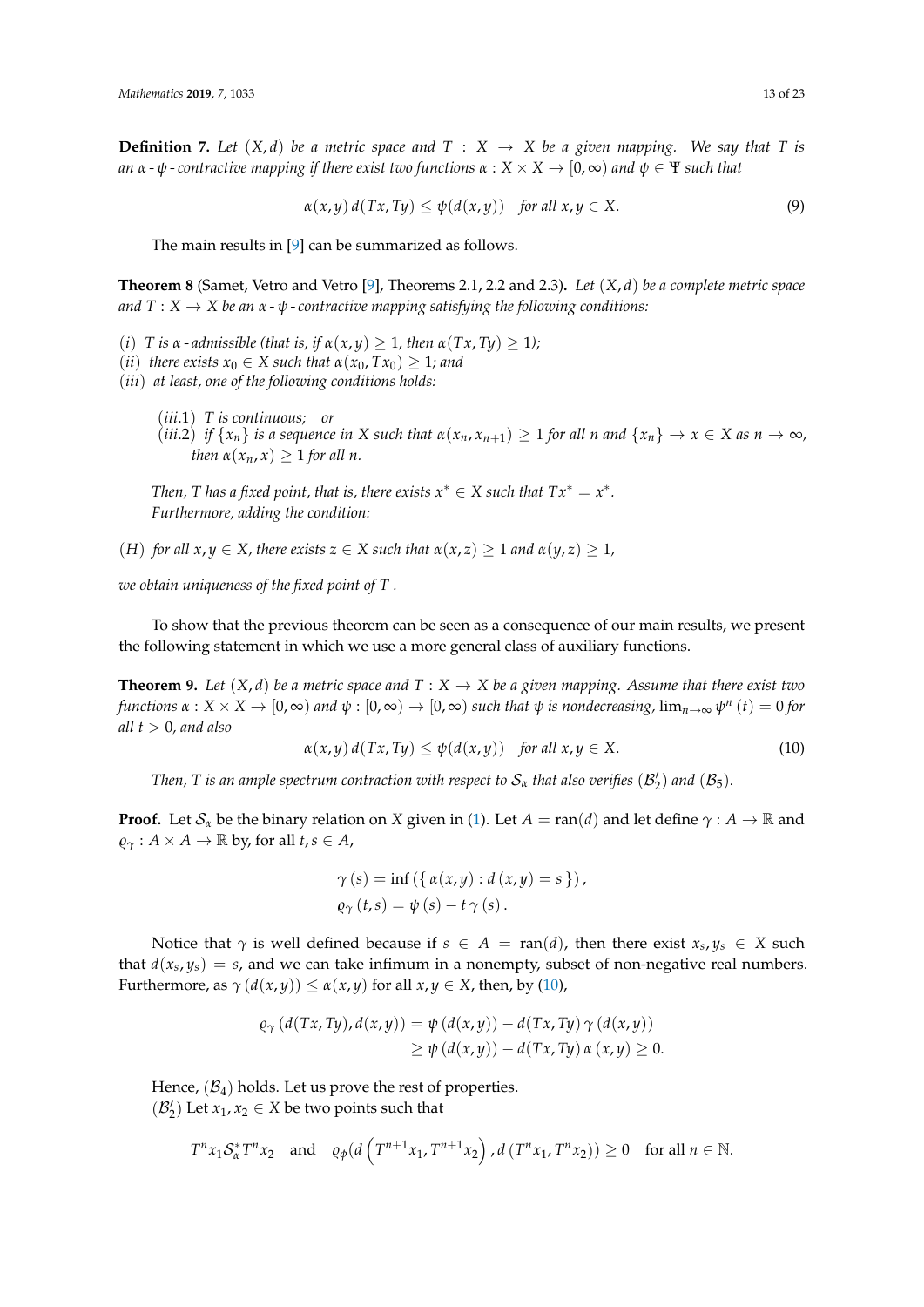Since  $T^n x_1 S_{\alpha}^* T^n x_1$ , then  $\alpha(T^n x_1, T^n x_2) \ge 1$  and  $T^n x_1 \ne T^n x_2$  for all  $n \in \mathbb{N}$ . By using Equation [\(10\)](#page-12-0) and Proposition [1,](#page-2-1) for all  $n \in \mathbb{N}$ ,

$$
d(T^{n+1}x_1, T^{n+1}x_2) \le \alpha(T^n x_1, T^n x_2) d(TT^n x_1, TT^n x_2)
$$
  
 
$$
\le \psi(d(T^n x_1, T^n x_2)) \le d(T^n x_1, T^n x_2).
$$

As  $\{d(T^n x_1, T^n x_2)\}$  is a bounded-below non-increasing sequence of real numbers, it is convergent. Let  $L \geq 0$  be its limit. Hence,

$$
0 \le L \le d(T^{n+1}x_1, T^{n+1}x_2) \le \psi(d(T^n x_1, T^n x_2)) \le d(T^n x_1, T^n x_2) \text{ for all } n \in \mathbb{N}.
$$

As  $\psi$  is nondecreasing, for all  $n \in \mathbb{N}$ ,

$$
d(T^{n}x_1, T^{n}x_2) \leq \psi(d(T^{n-1}x_1, T^{n-1}x_2)) \leq \psi^2(d(T^{n-2}x_1, T^{n-2}x_2)) \leq \ldots \leq \psi^n(d(x_1, x_2)).
$$

Taking into account that  $d(x_1, x_2) > 0$ , then  $\lim_{n\to\infty} \psi^n(d(x_1, x_2)) = 0$ , and letting  $n \to \infty$  in

$$
0 \le L \le d(T^n x_1, T^n x_2) \le \psi^n(d(x_1, x_2)),
$$

we conclude that  $L = \lim_{n \to \infty} d(T^n x_1, T^n x_2) = 0.$ 

 $(\mathcal{B}_2)$  It follows from  $(\mathcal{B}_2^{\prime}).$ 

 $(\mathcal{B}_3)$  Let  $\{(a_n, b_n)\}\subseteq A\times A$  be a  $(T, \mathcal{S}_\alpha)$ -sequence such that  $\{a_n\}$  and  $\{b_n\}$  converge to the same limit  $L \geq 0$  and verifying that  $L < a_n$  and  $\varrho_{\gamma}(a_n, b_n) \geq 0$  for all  $n \in \mathbb{N}$ . By definition, there are two sequences  $\{x_n\}$ ,  $\{y_n\} \subseteq X$  such that

$$
x_n S_\alpha y_n, \quad a_n = d(Tx_n, Ty_n) > 0 \quad \text{and} \quad b_n = d(x_n, y_n) > 0 \quad \text{for all } n \in \mathbb{N}.
$$

Hence,  $\alpha$  ( $x_n, y_n$ )  $\geq 1$  for all  $n \in \mathbb{N}$ . To prove that  $L = 0$ , we reason by contradiction. Assume that *L* > 0. By Property  $(\mathcal{P}_{12})$  of Proposition [1,](#page-2-1)  $\psi(L)$  < *L*. It follows from Equation [\(10\)](#page-12-0) that

<span id="page-13-0"></span>
$$
\psi(L) < L < a_n = d(Tx_n, Ty_n) \le \alpha(x_n, y_n) \ d(Tx_n, Ty_n) \le \psi(d(x_n, y_n)) \le d(x_n, y_n) = b_n. \tag{11}
$$

Since  $\{b_n\} \to L$ , then  $\lim_{n \to \infty} \psi(d(x_n, y_n)) = L$ . As  $\psi$  is nondecreasing, the following limit exists and takes the value

$$
\lim_{s \to L^{+}} \psi(s) = \lim_{n \to \infty} \psi(d(x_n, y_n)) = L.
$$

As  $\psi$  is nondecreasing,  $\psi(L) \leq \psi(s) \leq \psi(t)$  for all  $L \leq s \leq t$ , so

$$
\psi(L) < L = \lim_{s \to L^{+}} \psi(s) \leq \psi(t) \quad \text{for all } t \in (L, \infty).
$$

Taking in mind that  $L \leq \psi(t)$  for all  $t \in (L, \infty)$ , next, we distinguish two cases.

*(Case 1) Assume that*  $\psi(t) > L$  *for all*  $t \in (L, \infty)$ *.* In this case, let  $t_0 \in (L, \infty)$  be arbitrary. Then,  $\psi(t_0) > L$ . Therefore,  $\psi^2(t_0) = \psi(\psi(t_0)) > L$ . Repeating this argument,  $\psi^3(t_0) = \psi(\psi^2(t_0)) > L$ . Similarly, by induction,  $\psi^n(t_0) > L$  for all  $n \in \mathbb{N}$ , which contradicts the fact that  $\lim_{n\to\infty}\psi^n(t_0) = 0$ .

*(Case 2) Assume that there exists*  $L' > L$  *such that*  $\psi(L') = L$ . In this case, as  $\psi$  is nondecreasing, for all  $t \in (L, L']$ , we have that  $L \leq \psi(t) \leq \psi(L') = L$ , so  $\psi(t) = L$  for all  $t \in (L, L']$ . Since  $\{b_n=d(x_n,y_n)\}\searrow L^+$ , there exists  $n_0\in\mathbb{N}$  such that  $d(x_{n_0},y_{n_0})\in (L,L']$ . Hence,  $\psi(d(x_{n_0},y_{n_0}))=L$ , which contradicts the strict inequality in Equation [\(11\)](#page-13-0) because

$$
L < a_{n_0} \leq \psi \left( d \left( x_{n_0}, y_{n_0} \right) \right).
$$

In any case, we get a contradiction, so  $L = 0$ .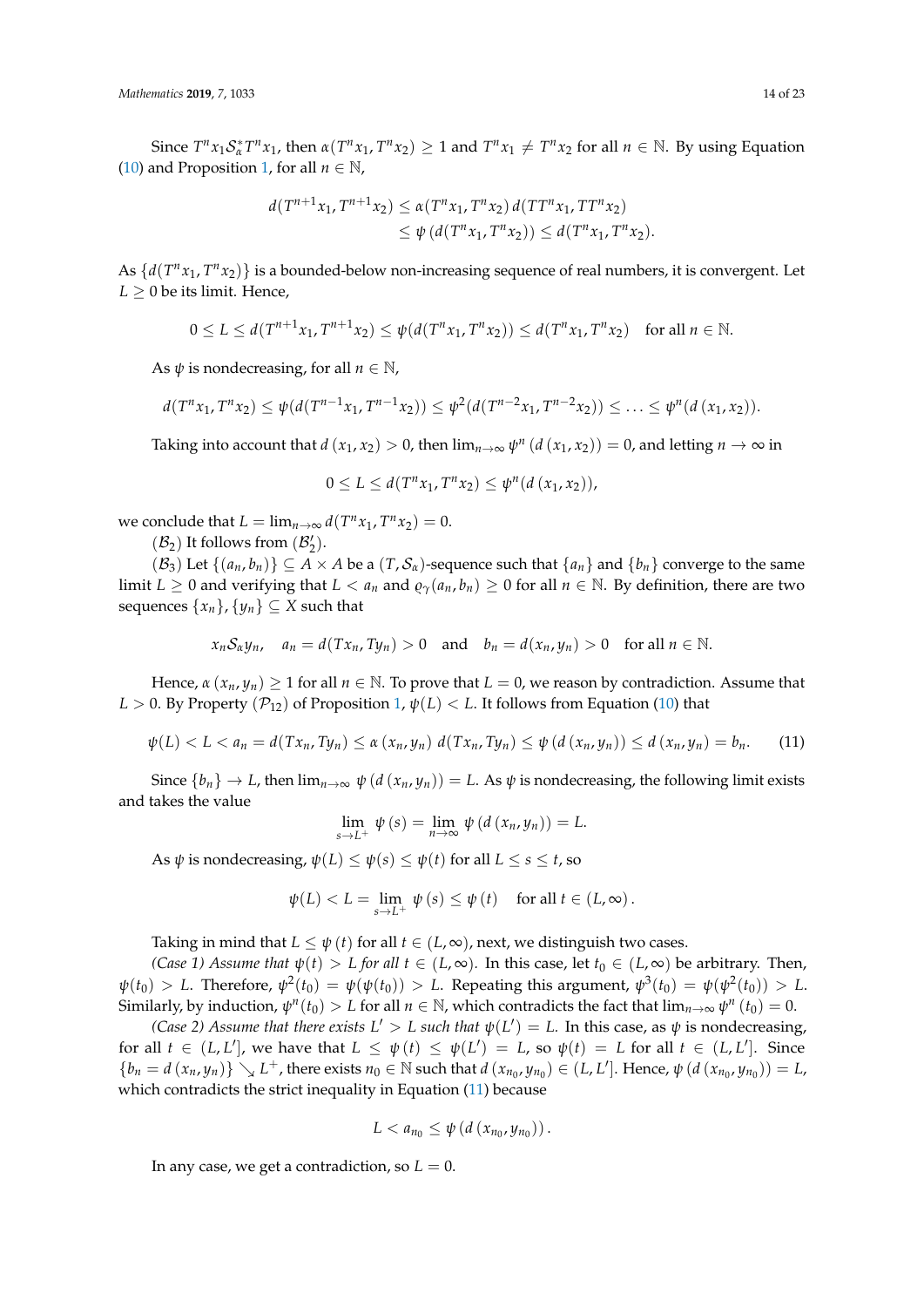$(\mathcal{B}_5)$  Let  $\{(a_n, b_n)\}$  be a  $(T, \mathcal{S}_\alpha)$ -sequence such that  $\{b_n\} \to 0$  and  $\varrho_\gamma(a_n, b_n) \ge 0$  for all  $n \in \mathbb{N}$ . By definition, there exist two sequences  $\{x_n\}$ ,  $\{y_n\} \subseteq X$  such that

$$
x_n S_\alpha y_n
$$
,  $a_n = d(Tx_n, Ty_n) > 0$  and  $b_n = d(x_n, y_n) > 0$  for all  $n \in \mathbb{N}$ .

In particular,  $\alpha(x_n, y_n) \geq 1$  for all  $n \in \mathbb{N}$ . It follows from Equation [\(10\)](#page-12-0) that

$$
0 < a_n = d(Tx_n, Ty_n) \leq \alpha (x_n, y_n) d(Tx_n, Ty_n) \leq \psi (d(x_n, y_n)) \leq d(x_n, y_n) = b_n.
$$

Since  ${b_n} \rightarrow 0$ , then  ${a_n} \rightarrow 0$ .  $\Box$ 

<span id="page-14-0"></span>**Corollary 1.** *Every Samet et al.'s α - ψ - contraction (in the sense of Definition [7\)](#page-12-1) is an ample spectrum contraction with respect to*  $\mathcal{S}_{\alpha}$  *that also verifies*  $(\mathcal{B}'_2)$  *and*  $(\mathcal{B}_5)$ *.* 

**Proof.** It follows from the fact that, if  $\psi \in \Psi$ , then Theorem [9](#page-12-2) is applicable because  $\psi$  is nondecreasing and  $\lim_{n\to\infty}\psi^n(t)=0$  for all  $t>0$  (recall Proposition [1\)](#page-2-1).

**Theorem 10.** *Theorem [8](#page-12-3) immediately follows from Theorems [2](#page-7-0) and [3.](#page-9-2)*

**Proof.** By Corollary [1,](#page-14-0) every Samet et al.'s *α* - *ψ* - contraction is an ample spectrum contraction with respect to  $\mathcal{S}_\alpha$  that also verifies  $(\mathcal{B}_2')$  $(\mathcal{B}_2')$  $(\mathcal{B}_2')$  and  $(\mathcal{B}_5)$ , thus Theorems 2 and [3](#page-9-2) are applicable.

*5.3. Some Meditations about a Nonsymmetric Condition*

In [\[1\]](#page-21-0), Khojasteh et al. introduced the notion of simulation function as a mapping  $\zeta : [0, \infty) \times$  $[0, \infty) \rightarrow \mathbb{R}$  satisfying the following conditions:

 $(\zeta_1) \; \zeta(0,0) = 0;$ (*ζ*2) *ζ*(*t*,*s*) < *s* − *t* for all *t*,*s* > 0; and  $(\zeta_3)$  if  $\{t_n\}$ ,  $\{s_n\}$  are sequences in  $(0, \infty)$  such that  $\lim_{n\to\infty} t_n = \lim_{n\to\infty} s_n > 0$ , then

$$
\limsup_{n\to\infty}\zeta(t_n,s_n)<0.
$$

Shortly after, Roldán López de Hierro et al. [\[2\]](#page-21-1) pointed out that Condition (*ζ*3) is symmetric in both arguments of *ζ*, which is not necessary. Hence, these authors introduced the following variation in Axiom  $(\zeta_3)$ :

 $(\zeta_3)$  if  $\{t_n\}$ ,  $\{s_n\}$  are sequences in  $(0, \infty)$  such that  $\lim_{n\to\infty} t_n = \lim_{n\to\infty} s_n > 0$  and  $t_n < s_n$  for all  $n \in \mathbb{N}$ , then

$$
\limsup_{n\to\infty}\zeta(t_n,s_n)<0.
$$

In this way, they removed the symmetry of a key function involved in the contractivity condition. After that, Roldán López de Hierro and Shahzad [\[3\]](#page-21-2) presented the concept of *R*-contraction, which is intimately associated to an *R*-function  $\rho : A \times A \rightarrow \mathbb{R}$ . Such kind of functions must satisfy the following conditions (see [\[3\]](#page-21-2), Definition 12):

- $(\varrho_1)$  If  $\{a_n\}$  ⊂  $(0, \infty)$  ∩ *A* is a sequence such that  $\varrho(a_{n+1}, a_n) > 0$  for all  $n \in \mathbb{N}$ , then  $\{a_n\} \to 0$ .
- $(\varrho_2)$  If  $\{a_n\}, \{b_n\} \subset (0, \infty) \cap A$  are two sequences converging to the same limit  $L \geq 0$  and verifying that  $L < a_n$  and  $\varrho(a_n, b_n) > 0$  for all  $n \in \mathbb{N}$ , then  $L = 0$ .

Questions immediately arise: Why did the authors impose

<span id="page-14-1"></span>
$$
L < a_n \quad \text{for all } n \in \mathbb{N} \tag{12}
$$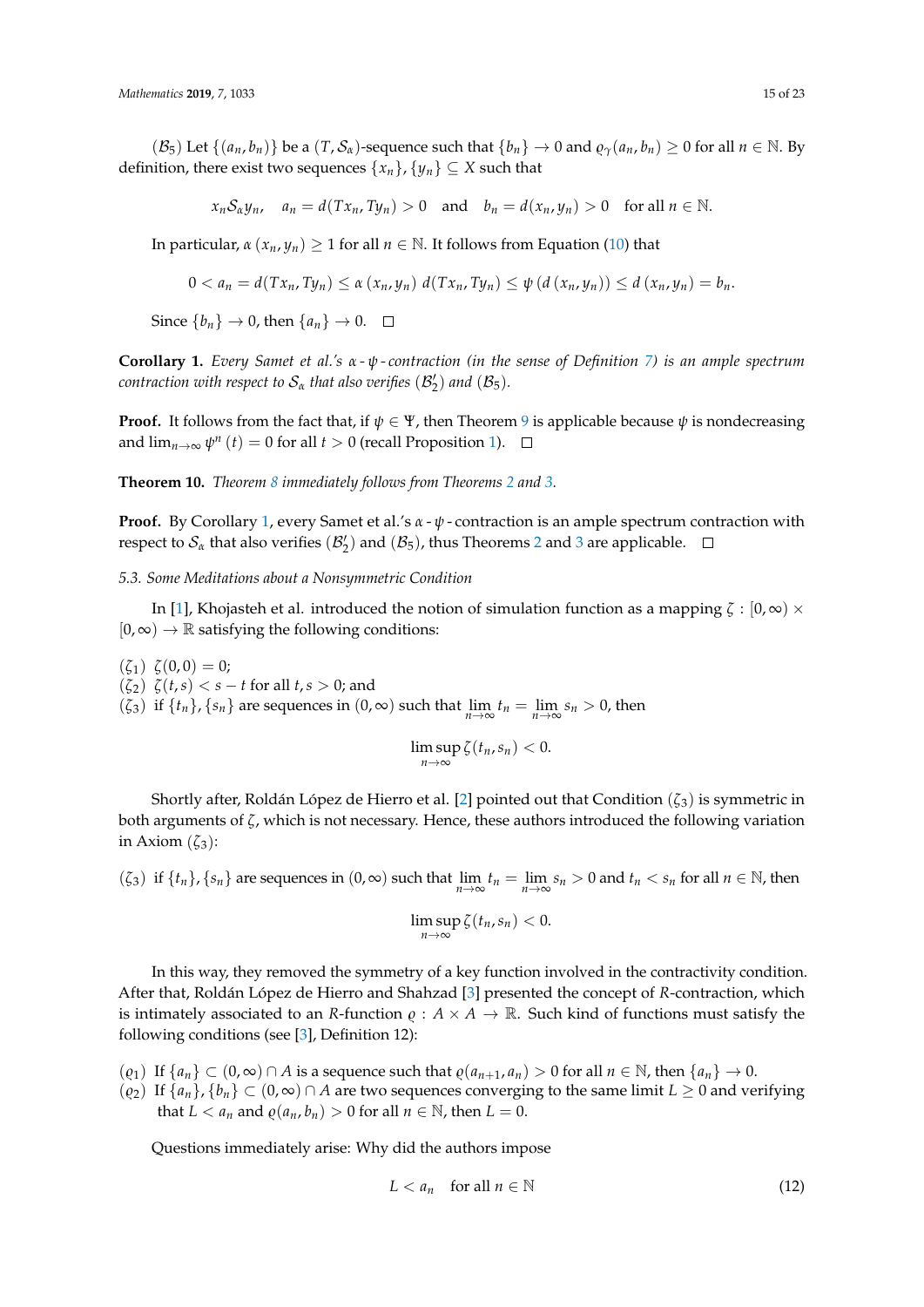in Assumption  $(\varrho_2)$ ? Why did they not consider

<span id="page-15-0"></span>
$$
L < b_n \quad \text{for all } n \in \mathbb{N} \tag{13}
$$

rather than Equation [\(12\)](#page-14-1)? A first response we can give is that both assumptions are interesting in order to remove the symmetry in the variables of  $\varrho$  in Assumption ( $\varrho_2$ ) because the role of the sequence  $\{a_n\}$ is different from the role of  $\{b_n\}$ . However, are Equations [\(12\)](#page-14-1) and [\(13\)](#page-15-0) equivalent? The response is no: we do believe that the condition in Equation [\(12\)](#page-14-1) is better than the one in Equation [\(13\)](#page-15-0). We justify it by the following fact: using the hypothesis in Equation [\(12\)](#page-14-1), it is easy to check that every Meir–Keeler condition is an *R*-condition (see Theorem 25 in [\[3\]](#page-21-2)). However, if we have only assumed that Equation [\(13\)](#page-15-0) holds, then some Meir–Keeler contractions would not have been *R*-contractions. To illustrate it, we modify Example [2](#page-6-0) in the following way.

<span id="page-15-2"></span>**Example 3.** *Let*  $X = [0, 1] \cup C \cup D$ , *where*  $C = \{ 10m \in \mathbb{N} : m \in \mathbb{N}^* \}$  *and*  $D = \{ 10m + 1 + \frac{1}{m} \in \mathbb{N} : m \in \mathbb{N} \}$  $m \in \mathbb{N}^*$  }. If X is furnished with the Euclidean metric  $d_E(x,y) = |x-y|$  for all  $x, y \in X$ , then  $(X, d_E)$  is *a complete metric space. Let*  $T : X \rightarrow X$  *be the self-mapping defined by* 

$$
Tx = \begin{cases} \frac{x}{4}, & \text{if } x \in [0,1], \\ 0, & \text{if } x = 10m \in \mathbb{C} \quad \text{(for some } m \in \mathbb{N}^*), \\ 1 - \frac{1}{2m}, & \text{if } x = 10m + 1 + \frac{1}{m} \in D \quad \text{(for some } m \in \mathbb{N}^* \text{)}; \end{cases}
$$

*Notice that*  $Tx \in [0, 1)$  *for all*  $x \in X$ *. Therefore,* 

<span id="page-15-1"></span>
$$
d_E(Tx, Ty) < 1 \quad \text{for all } x, y \in X. \tag{14}
$$

*Let us show that T is a Meir–Keeler contraction in*  $(X, d_F)$ *. Indeed, let*  $\phi : [0, \infty) \to [0, \infty)$  *be the function given by*

$$
\phi(t) = \begin{cases} \frac{t}{2}, & \text{if } t \in [0,1], \\ 1, & \text{if } t > 1. \end{cases}
$$

*Clearly,*  $\phi$  *is an L-function, and we claim that Equation [\(8\)](#page-10-1) holds. Let*  $x, y \in X$  *be such that*  $d(x, y) > 0$ *. Suppose, without loss of generality, that x* < *y.*

*If*  $x, y \in [0, 1]$ *, then*  $d_E(x, y) \leq 1$  *and* 

$$
d_E(Tx, Ty) = d_E\left(\frac{x}{4}, \frac{y}{4}\right) = \left|\frac{x}{4} - \frac{y}{4}\right| = \frac{|x - y|}{4} < \frac{|x - y|}{2} = \phi(d_E(x, y)).
$$

*If*  $x \in [0, 1]$  *and*  $y \in C \cup D$ *, then*  $d_E(x, y) > 1$ *, and it follows from Equation [\(14\)](#page-15-1) that* 

$$
d_E(Tx, Ty) < 1 = \phi(d_E(x, y)).
$$

*If*  $x, y \in C \cup D$ , then  $d_E(x, y) > 1$  and, similarly,  $d_E(Tx, Ty) < 1 = \phi(d_E(x, y))$ .

*In any case, Equation [\(8\)](#page-10-1) holds and Theorem [4](#page-10-0) ensures us that T is a Meir–Keeler contraction in* (*X*, *dE*)*. In fact, Theorem 21 in [\[3\]](#page-21-2) guarantees that the function*  $\rho_{\phi}$  :  $[0,\infty) \times [0,\infty) \to \mathbb{R}$  *given by* 

$$
\varrho_{\phi}(t,s) = \phi(s) - t \quad \text{for all } t,s \in [0,\infty),
$$

*is an R*-function on  $[0, \infty)$  *verifying*  $(o_3)$ *. In particular, it satisfies Axiom*  $(o_2)$ *. Let us show that*  $o_0$  *would not satisfy*  $(\varrho_2)$  *if we replace Equation* [\(12\)](#page-14-1) *with Equation* [\(13\)](#page-15-0)*. Indeed, let*  $\{x_n\}_{n\in\mathbb{N}^*}$  *and*  $\{y_n\}_{n\in\mathbb{N}^*}$  *be the sequences in X given by*

$$
x_n = 10n
$$
 and  $y_n = 10n + 1 + \frac{1}{n}$  for all  $n \in \mathbb{N}$ .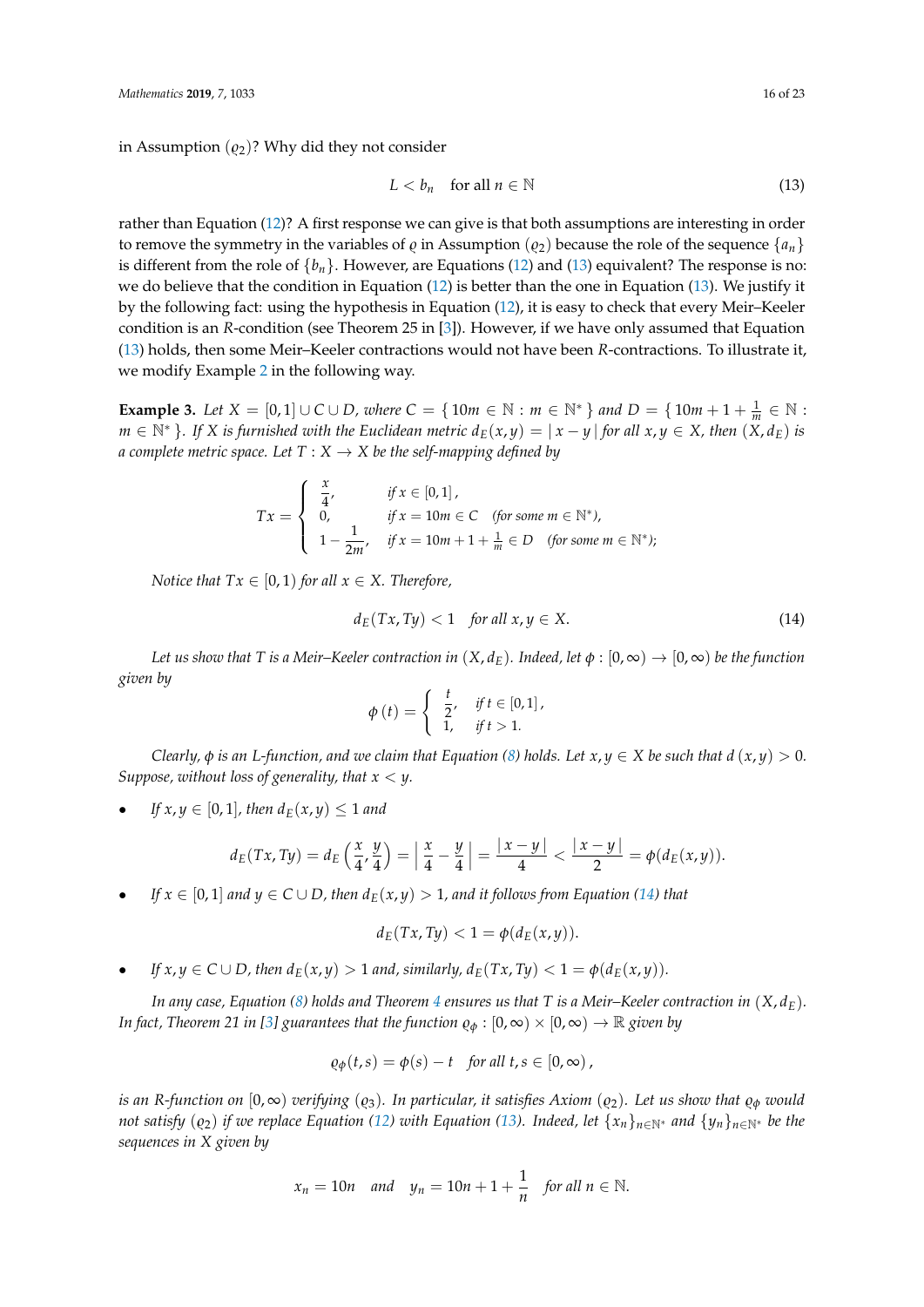*Therefore, for all*  $n \in \mathbb{N}$ *,* 

$$
a_n = d_E(Tx_n, Ty_n) = d_E\left(0, 1 - \frac{1}{2n}\right) = 1 - \frac{1}{2n} > 0 \text{ and}
$$
  

$$
b_n = d_E(x_n, y_n) = d_E\left(10n, 10n + 1 + \frac{1}{n}\right) = 1 + \frac{1}{n} > 1.
$$

*Hence, for all*  $n \in \mathbb{N}$ *,* 

$$
\varrho_{\phi}(a_n, b_n) = \varrho_{\phi}\left(1 - \frac{1}{2n}, 1 + \frac{1}{n}\right) = \phi\left(1 + \frac{1}{n}\right) - \left(1 - \frac{1}{2n}\right)
$$

$$
= 1 - \left(1 - \frac{1}{2n}\right) = \frac{1}{2n} > 0
$$

*However,*  $L = 1$  *is not zero. Therefore,*  $\rho_{\phi}$  *does not satisfy* ( $\rho_2$ ) *if we replace Equation* [\(12\)](#page-14-1) *with Equation [\(13\)](#page-15-0). Thus, in this case, there would be Meir–Keeler contractions that are not R-contractions.*

As it can be easily checked, Property ( $\varrho_2$ ) that *R*-functions must satisfy leads to Condition ( $\mathcal{A}_3$ ) for  $(A, S)$ -contractions and Condition  $(B_3)$  for ample spectrum contractions.

 $(\mathcal{B}_3)$  If  $\{(a_n, b_n)\}\subseteq A\times A$  is a  $(T, \mathcal{S}^*)$ -sequence such that  $\{a_n\}$  and  $\{b_n\}$  converge to the same limit *L* ≥ 0 and verifying that *L* < *a*<sup>*n*</sup> and  $\varrho$ (*a*<sub>*n*</sub>, *b*<sub>*n*</sub>) ≥ 0 for all *n* ∈ N, then *L* = 0.

If we have assumed the condition in Equation [\(13\)](#page-15-0) rather than the condition in Equation [\(12\)](#page-14-1) in  $(\mathcal{B}_3)$  $(\mathcal{B}_3)$  $(\mathcal{B}_3)$ , then the same arguments given in Example 3 prove that there would be Meir–Keeler contractions that are not ample spectrum contractions. As a consequence, we conclude that the assumption in Equation [\(12\)](#page-14-1) is more appropriate than the one in Equation [\(13\)](#page-15-0) in the context of fixed point theory.

Nevertheless, in the next subsection, we are going to show that, under some very recent contractivity conditions, they would be equivalent.

# *5.4. Shahzad et al.'s Contractions*

In [\[10\]](#page-22-14), Shahzad et al. presented some coincidence point results for a new class of contractive mappings that they called (*α*, *ψ*, *φ*)*-contractions*. They used the following kind of auxiliary functions.

**Definition 8** (Roldán López de Hierro [\[10\]](#page-22-14), Definition 3.5). Let  $\mathcal{F}_A$  be the family of all pairs  $(\psi, \phi)$  where  $\psi$ ,  $\phi$  :  $[0,\infty) \rightarrow [0,\infty)$  *are two functions verifying the following two conditions:* 

 $\left(\mathcal{F}_{\mathcal{A}}^{1}\right)$  If  $\{a_n\} \subset (0,\infty)$  is a sequence such that  $\psi(a_{n+1}) \leq \phi(a_n)$  for all  $n \in \mathbb{N}$ , then  $\{a_n\} \to 0$ .  $(\mathcal{F}_\mathcal{A}^2)$  If  $\{a_n\}$ ,  $\{b_n\} \subset [0,\infty)$  are two sequences converging to the same limit L and such that  $L < a_n$  and  $\psi(b_n) \leq \phi(a_n)$  *for all*  $n \in \mathbb{N}$ *, then*  $L = 0$ *.* 

As a consequence of their main coincidence results, they presented the following statement (see the necessary preliminaries in [\[10\]](#page-22-14)).

<span id="page-16-0"></span>**Theorem 11** (Shahzad, Karapınar and Roldán López de Hierro [\[10\]](#page-22-14), Theorem 6.1)**.** *Let* (*X*, *d*) *be a metric space, let*  $\alpha$  :  $X \times X \to [0, \infty)$  *be a function and let*  $T : X \to X$  *be a mapping such that the following conditions are fulfilled:*

- *1. there exists a subset*  $A \subseteq X$  *such that*  $T(X) \subseteq A$  *and*  $(A, d)$  *is complete;*
- *2.*  $\alpha$  *is transitive and*  $T$  *is*  $\alpha$ -*admissible;*<br>*3. there exists*  $(\psi, \phi) \in \mathcal{F}_A$  *such that*
- *there exists*  $(\psi, \phi) \in \mathcal{F}_A$  *such that*

$$
\alpha(x, y) \psi(d(Tx, Ty)) \le \phi(d(x, y)) \quad \text{for all } x, y \in X; \tag{15}
$$

*and*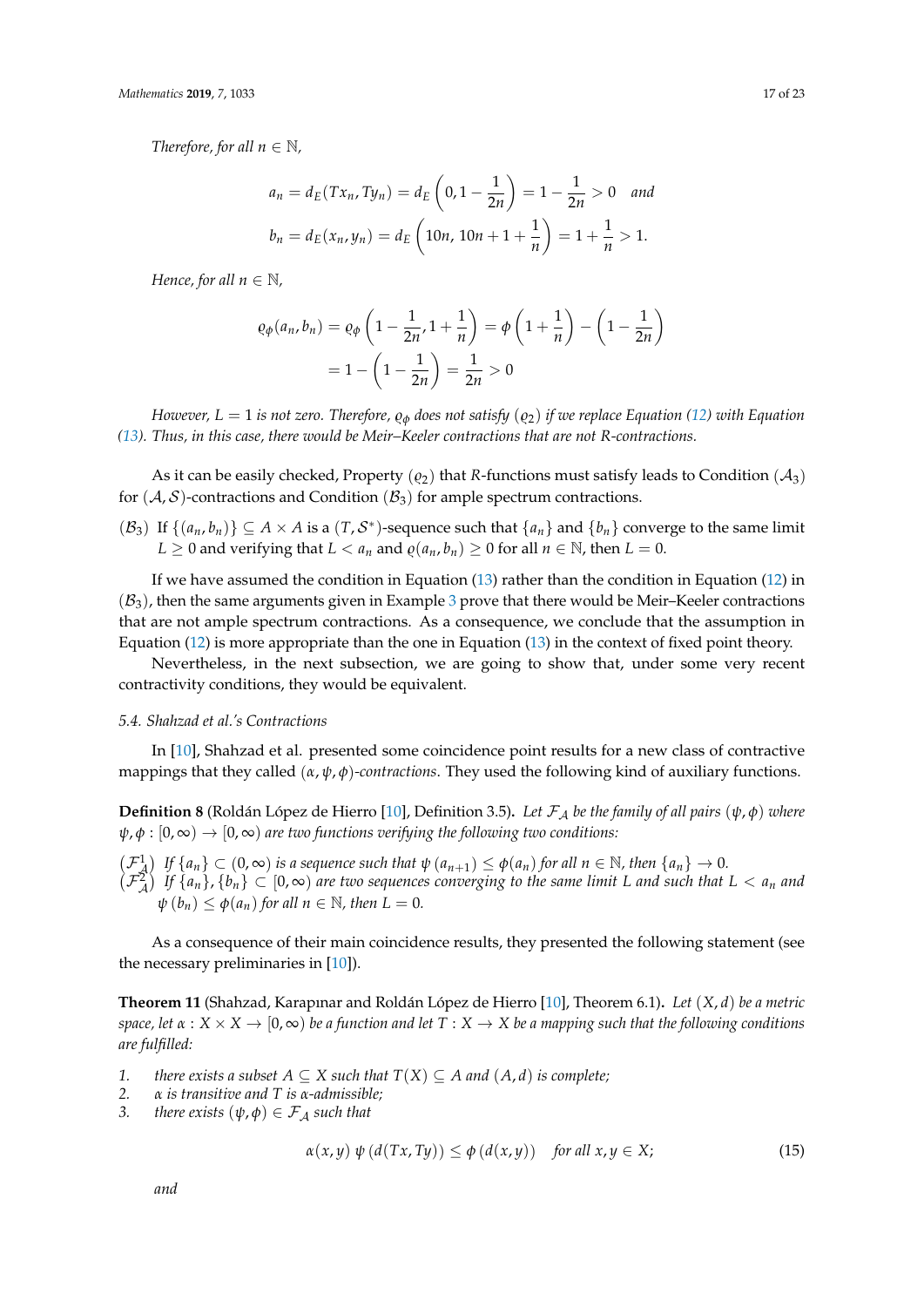- *4. at least one of the following conditions holds:*
	- *(a) there exists x*<sup>0</sup> ∈ *X such that α*(*x*0, *Tx*0) ≥ 1 *and T is* (*d*, *α*)*-right-continuous; or*
	- *(b) there exists*  $x_0 \in X$  *such that*  $\alpha(Tx_0, x_0) \geq 1$  *and*  $T$  *is*  $(d, \alpha)$ *-left-continuous.*

*Then, T has, at least, a fixed point.*  $Additionally, assume that  $\phi(0) = 0, \psi^{-1}(\{0\}) = \{0\},$  and the following property holds:$ 

(U) for all fixed points x and y of T, there exists  $z \in X$  such that z is, at the same time,  $\alpha$ -comparable to x and *to y.*

*Then, T has a unique fixed point.*

In the following definition, we modify the second condition.

**Definition 9.** Let  $\mathcal{G}_A$  be the family of all pairs  $(\psi, \phi)$  where  $\psi, \phi : [0, \infty) \to [0, \infty)$  are two functions verifying *the following two conditions:*

 $\left(\mathcal{F}_{\mathcal{A}}^{1}\right)$  If  $\{a_n\} \subset (0,\infty)$  is a sequence such that  $\psi(a_{n+1}) \leq \phi(a_n)$  for all  $n \in \mathbb{N}$ , then  $\{a_n\} \to 0$ .  $(\mathcal{G}_{\mathcal{A}}^2)$  If  $\{a_n\}$ ,  $\{b_n\} \subset [0,\infty)$  are two sequences converging to the same limit L and such that  $L < b_n$  and  $\psi(b_n) \leq \phi(a_n)$  *for all*  $n \in \mathbb{N}$ *, then*  $L = 0$ *.* 

The same theorem can be proved in this case.

<span id="page-17-2"></span>**Theorem 12.** Let  $(X, d)$  be a metric space, let  $\alpha : X \times X \to [0, \infty)$  be a function and let  $T : X \to X$  be a *mapping such that the following conditions are fulfilled:*

- *1. There exists a subset*  $A \subseteq X$  *such that*  $T(X) \subseteq A$  *and*  $(A, d)$  *is complete.*
- *2.*  $\alpha$  *is transitive and T is*  $\alpha$ -*admissible.*<br>*3. There exists*  $(\psi, \phi) \in G$  *A such that*
- $\text{There exists } (\psi, \phi) \in \mathcal{G}_{\mathcal{A}} \text{ such that}$

$$
\alpha(x, y) \psi(d(Tx, Ty)) \le \phi(d(x, y)) \quad \text{for all } x, y \in X. \tag{16}
$$

- *4. At least one of the following conditions holds:*
	- *(a) there exists x*<sup>0</sup> ∈ *X such that α*(*x*0, *Tx*0) ≥ 1 *and T is* (*d*, *α*)*-right-continuous; or*
	- *(b) there exists*  $x_0 \in X$  *such that*  $\alpha(Tx_0, x_0) \geq 1$  *and*  $T$  *is*  $(d, \alpha)$ *-left-continuous.*

*Then, T has, at least, a fixed point.*  $A$ dditionally, assume that  $\phi(0)=0$ ,  $\psi^{-1}(\{0\})=\{0\}$ , and the following property holds:

(U) For all fixed points x and y of T, there exists  $z \in X$  such that z is, at the same time,  $\alpha$ -comparable to x and *to y.*

*Then, T has a unique fixed point.*

Let us show how this last result can be deduced from Theorems [2](#page-7-0) and [3.](#page-9-2) The key is the following result.

<span id="page-17-1"></span>**Lemma 2.** Let  $(X, d)$  be a metric space, let  $\alpha : X \times X \to [0, \infty)$  be a function and let  $T : X \to X$  be a mapping *such that the following conditions are fulfilled:*

*1. There exists*  $(\psi, \phi) \in \mathcal{G}_A$  *such that* 

<span id="page-17-0"></span>
$$
\alpha(x,y) \psi(d(Tx,Ty)) \le \phi(d(x,y)) \quad \text{for all } x, y \in X. \tag{17}
$$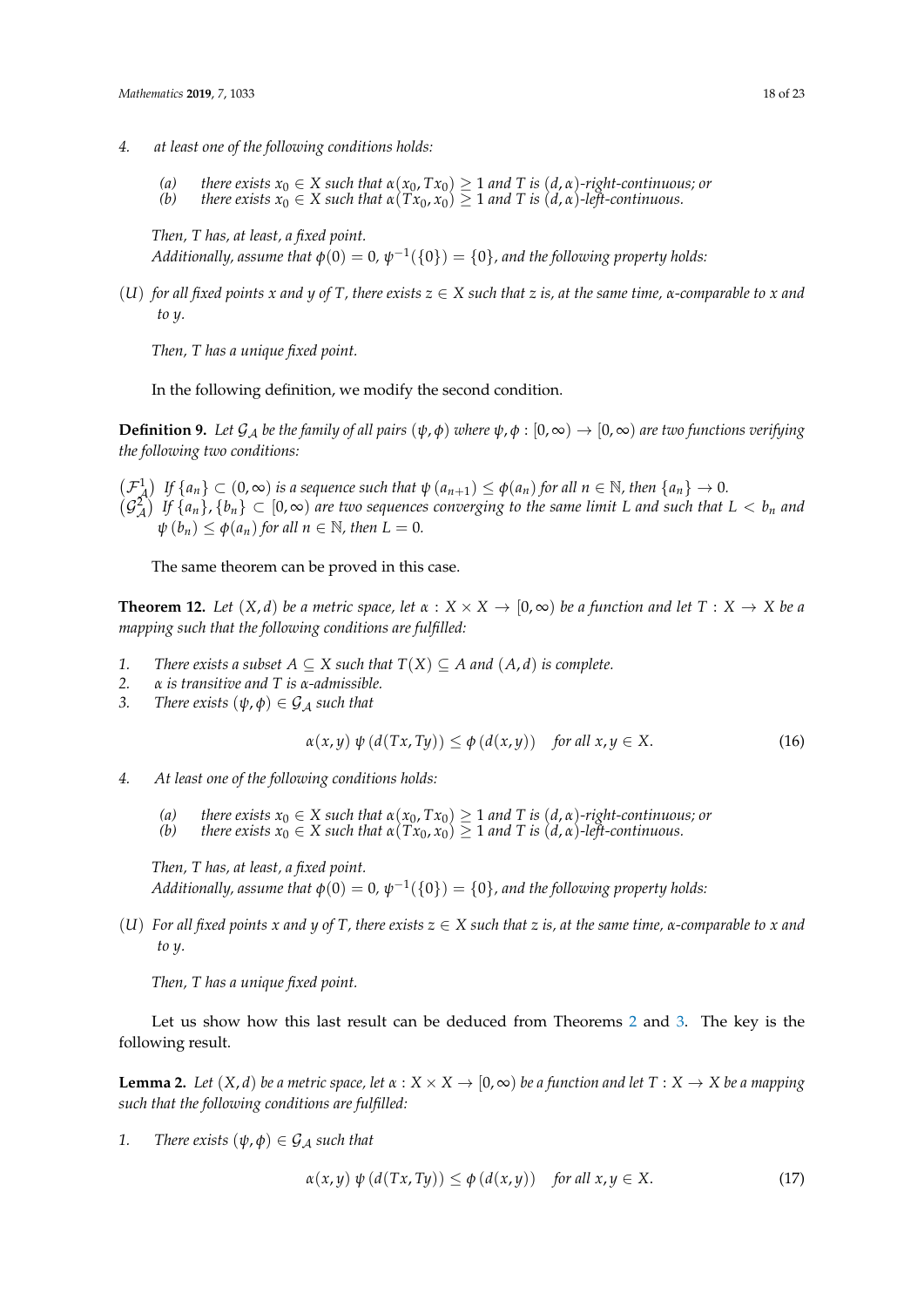*2. There exist two distinct points*  $x_0, x_1 \in X$  *such that*  $\alpha$   $(x_0, x_1) \geq 1$ *.* 

*Then, T is an ample spectrum contraction with respect to a function*  $\varrho$  *and*  $\mathcal{S}_\alpha$  *<i>that also verifies*  $(\mathcal{B}'_2).$ 

**Proof.** Let us consider

$$
A = \{ d(x, y) \in [0, \infty) : x, y \in X, xS_x^*y \}
$$
  
=  $\{ d(x, y) \in [0, \infty) : x, y \in X, x \neq y, \alpha(x, y) \ge 1 \}$ 

As  $d(x_0, x_1) \in A$ , then *A* is nonempty. Let us define the function  $\gamma : A \to \mathbb{R}$ , for all  $t \in A$ , by

$$
\gamma(t) = \inf\left(\left\{\,\alpha(x,y): x,y \in X,\, x\mathcal{S}_{\alpha}^*y \text{ and } d(x,y) = t\,\right\}\right).
$$

To prove that  $\gamma$  is well defined, let  $t \in A$  be arbitrary and let

$$
\Omega_t = \{ \alpha(x,y) : x,y \in X, xS_{\alpha}^*y \text{ and } d(x,y) = t \}.
$$

By definition, as  $t \in A$ , there exist  $x_t, y_t \in X$  such that  $x_t S_\alpha^* y_t$  and  $t = d(x_t, y_t)$ . Therefore,  $\alpha(x_t, y_t) \in \Omega_t$ , so this set is nonempty. Moreover, let  $x, y \in X$  be arbitrary points such that  $xS^*_\alpha y$  and *d*(*x*, *y*) = *t*. Hence, *α*(*x*, *y*) ≥ 1. This proves that *α*(*x*, *y*) ≥ 1 for all number *α*(*x*, *y*) ∈ Ω*<sup>t</sup>* . Taking into account that  $\Omega_t$  is nonempty and bounded below by 1, we can take infimum, which means that  $\gamma(t)$  is well defined. In particular, we have proved the following facts:

$$
\gamma(t) = \inf \Omega_t \ge 1 \quad \text{for all } t \in A;
$$
\n(18)

$$
\gamma(d(x,y)) \le \alpha(x,y) \quad \text{for all } x, y \in X \text{ such that } x\mathcal{S}_\alpha^*y. \tag{19}
$$

Considering the pair  $(\psi, \phi) \in \mathcal{G}_A$ , let  $\varrho : A \times A \to \mathbb{R}$  be defined, for all  $t, s \in A$ , by

<span id="page-18-0"></span>
$$
\varrho(t,s) = \phi(s) - \gamma(s) \psi(t) \quad \text{for all } t, s \in A.
$$

We claim that *T* is an ample spectrum contraction with respect to  $\varrho$  and  $\mathcal{S}_\alpha$  that also verifies  $(\mathcal{B}'_2)$ . We demonstrate each condition.  $(\mathcal{B}_1)$  is obvious.

 $(B_4)$  Let  $x, y \in X$  be arbitrary points such that  $xS^*_{\alpha}y$  and  $TxS^*_{\alpha}Ty$ , that is,  $\alpha(x, y) \ge 1$ ,  $\alpha(Tx, Ty) \ge 0$ 1,  $x \neq y$  and  $Tx \neq Ty$ . Therefore, applying Equation [\(17\)](#page-17-0),

<span id="page-18-1"></span>
$$
\alpha(x,y)\,\psi\left(d(Tx,Ty)\right)\leq\phi\left(d(x,y)\right). \tag{20}
$$

In particular, it follows from Equations [\(19\)](#page-18-0) and [\(20\)](#page-18-1) that

$$
\varrho(d(Tx,Ty),d(x,y)) = \varphi(d(x,y)) - \gamma(d(x,y)) \psi(d(Tx,Ty))
$$
  
 
$$
\geq \varphi(d(x,y)) - \alpha(x,y) \psi(d(Tx,Ty)) \geq 0,
$$

so  $(\mathcal{B}_4)$  holds.

 $(\mathcal{B}'_2)$  Let  $x_1, x_2 \in X$  be two points such that

$$
T^{n}x_{1}S_{\alpha}^{*}T^{n}x_{2} \text{ and } \varrho(d\left(T^{n+1}x_{1}, T^{n+1}x_{2}\right), d\left(T^{n}x_{1}, T^{n}x_{2}\right)) \geq 0 \text{ for all } n \in \mathbb{N}.
$$

Notice that  $T^n x_1 S^*_\alpha T^n x_2$  and  $T^{n+1} x_1 S^*_\alpha T^{n+1} x_2$  imply that  $d(T^n x_1, T^n x_2)$  and  $d(T^{n+1} x_1, T^{n+1} x_2)$ belong to *A*. Let

$$
a_n = d(T^n x_1, T^n x_2) > 0 \text{ for all } n \in \mathbb{N}.
$$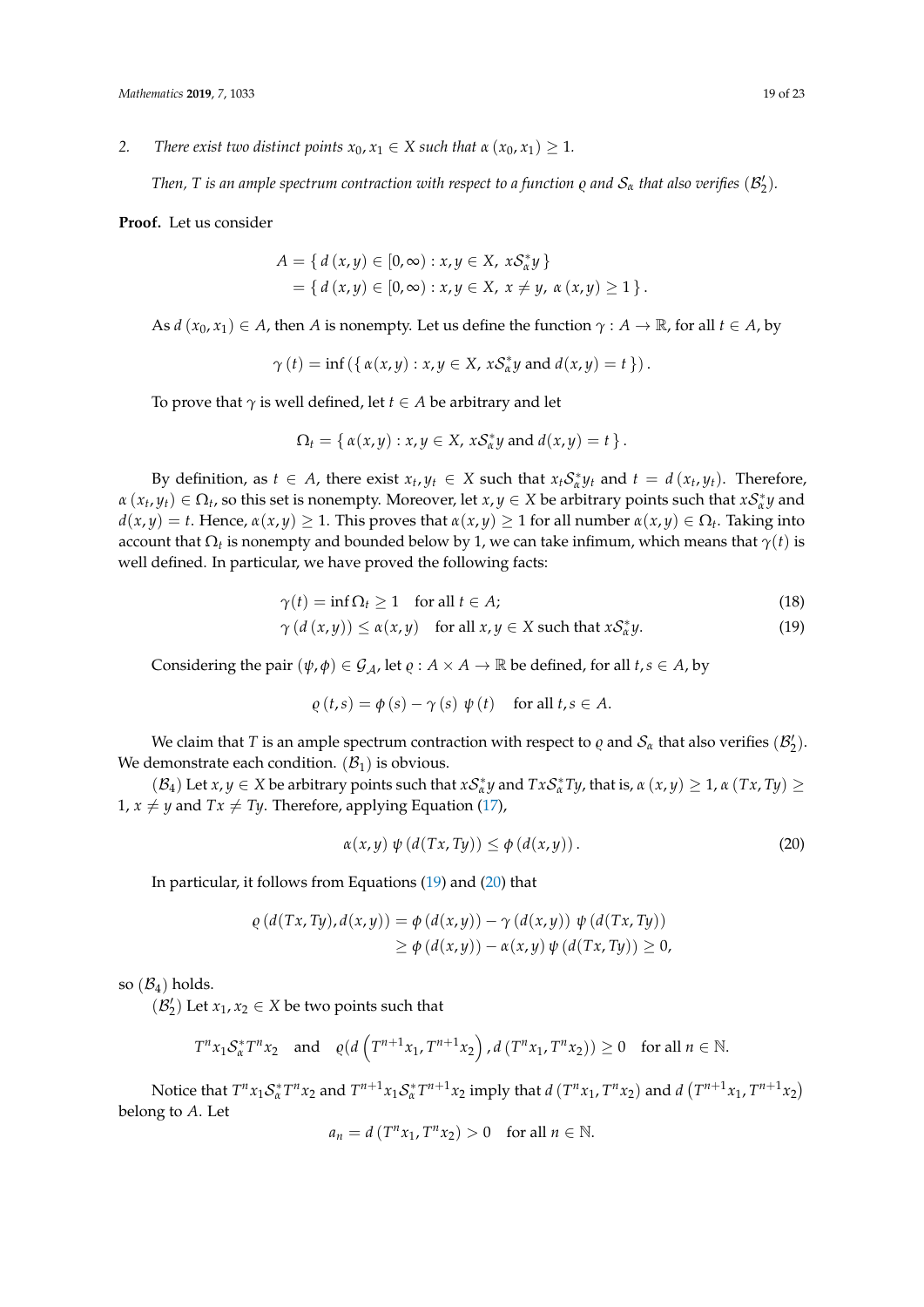In particular, as  $\gamma \geq 1$ , then

$$
0 \le \varrho(d\left(T^{n+1}x_1, T^{n+1}x_2\right), d(T^n x_1, T^n x_2)) = \varrho(a_{n+1}, a_n)
$$
  
=  $\varphi(a_n) - \gamma(a_n) \psi(a_{n+1}) \le \varphi(a_n) - \psi(a_{n+1}),$ 

that is,  $\psi(a_{n+1}) \leq \phi(a_n)$ , for all  $n \in \mathbb{N}$ . Since  $(\phi, \psi) \in \mathcal{G}_\mathcal{A}$ , Condition  $(\mathcal{F}_\mathcal{A}^1)$  implies that  $\{a_n\} \to 0$ , that is,  $\{d(T^n x_1, T^n x_2)\}\rightarrow 0$ , which means that  $(\mathcal{B}'_2)$  holds.

 $(\mathcal{B}_2)$  It immediately follows from  $(\mathcal{B}_2)$ .

 $(\mathcal{B}_3)$  Let  $\{(a'_n, b'_n)\}\subseteq A\times A$  be a  $(T, \mathcal{S}_{\alpha}^*)$ -sequence such that  $\{a'_n\}$  and  $\{b'_n\}$  converge to the same limit  $L \ge 0$  and verifying that  $L < a'_n$  and  $\varrho(a'_n, b'_n) \ge 0$  for all  $n \in \mathbb{N}$ . By definition, there exist two sequences  $\{x_n\}$ ,  $\{y_n\} \subseteq X$  such that

$$
x_nS^*y_n
$$
,  $Tx_nS^*Ty_n$ ,  $a'_n = d(Tx_n, Ty_n) > 0$  and  $b'_n = d(x_n, y_n) > 0$  for all  $n \in \mathbb{N}$ .

As  $\gamma \geq 1$ , then

$$
0 \leq \varrho(a'_{n}, b'_{n}) = \varphi(b'_{n}) - \gamma(b'_{n}) \psi(a'_{n}) \leq \varphi(b'_{n}) - \psi(a'_{n}),
$$

that is,  $\psi(a'_n) \leq \phi(b'_n)$ , for all  $n \in \mathbb{N}$ . Since  $(\phi, \psi) \in \mathcal{G}_\mathcal{A}$ , Condition  $(\mathcal{G}_\mathcal{A}^2)$  (applied to  $\{a_n\} = \{b'_n\}$  and  ${b_n} = {a'_n}$  implies that  $L = 0$ , which means that  $(B_3)$  holds.

As a consequence, we conclude that *T* is an ample spectrum contraction with respect to  $\varrho$  and  $S_\alpha$ that also verifies  $(\mathcal{B}'_2)$ .

Lemma [2](#page-17-1) permits us to show that Theorem [12](#page-17-2) is a particular case of the above-presented main statements.

#### **Theorem 13.** *Theorem [12](#page-17-2) follows from Theorems [2](#page-7-0) and [3.](#page-9-2)*

**Proof.** Assume that all the hypotheses of Theorem [12](#page-17-2) hold. For instance, assume that there exists  $x_0 \in X$  such that  $\alpha(x_0, Tx_0) \ge 1$  and *T* is  $(d, \alpha)$ -right-continuous (notice that Condition (4.*b*) requires a version of Theorems [2](#page-7-0) and [3](#page-9-2) in which *T* is non-increasing). Let  $\{x_{n+1} = Tx_n\}_{n>0}$  be the Picard sequence of *T* based on  $x_0$ . If there exists some  $n_0 \in \mathbb{N}$  such that  $x_{n_0+1} = x_{n_0}$ , then  $x_{n_0}$  is a fixed point of *T*, and  $\{x_n\}$  converges to such point. In this case, the part about existence of a fixed point of *T* is finished. On the contrary case, assume that  $x_n \neq x_{n+1}$  for all  $n \in \mathbb{N}$ . Let  $\mathcal{S}_\alpha$  be the binary relation on *X* given, for  $x, y \in X$ , by

$$
xS_{\alpha}y \quad \text{if} \quad \alpha(x,y) \ge 1. \tag{21}
$$

By Lemma [1:](#page-2-2)

- As  $\alpha$  is transitive,  $S_{\alpha}$  is transitive.
- As *T* is *α*-admissible, *T* is  $S_\alpha$ -nondecreasing.
- As *T* is (*d*, *α*)-right-continuous, *T* is S*α*-nonincreasing-continuous, thus *T* is  $S_\alpha$ -strictly-increasing-continuous (*T* satisfies Item (*a*) of Theorem [2\)](#page-7-0).

By Hypothesis 1 of Theorem [12,](#page-17-2) there exists a subset  $A \subseteq X$  such that  $T(X) \subseteq A$  and  $(A, d)$  is complete. In particular, *T*(*X*) is (S*α*, *d*)-strictly-increasing-precomplete. Finally, Lemma [2](#page-17-1) guarantees that *T* is a an ample spectrum contraction with respect to  $\varrho$  and  $S_\alpha$  that also verifies  $(\mathcal{B}'_2)$ . As all hypotheses of Theorem [2](#page-7-0) are satisfied, *T* has at least a fixed point.

Following the statement of Theorem [12,](#page-17-2) additionally, assume that  $\phi(0) = 0$ ,  $\psi^{-1}(\{0\}) = \{0\}$ , and the following property holds:

(*U*) For all fixed points *x* and *y* of *T*, there exists *z* ∈ *X* such that *z* is, at the same time, *α*-comparable to *x* and to *y*.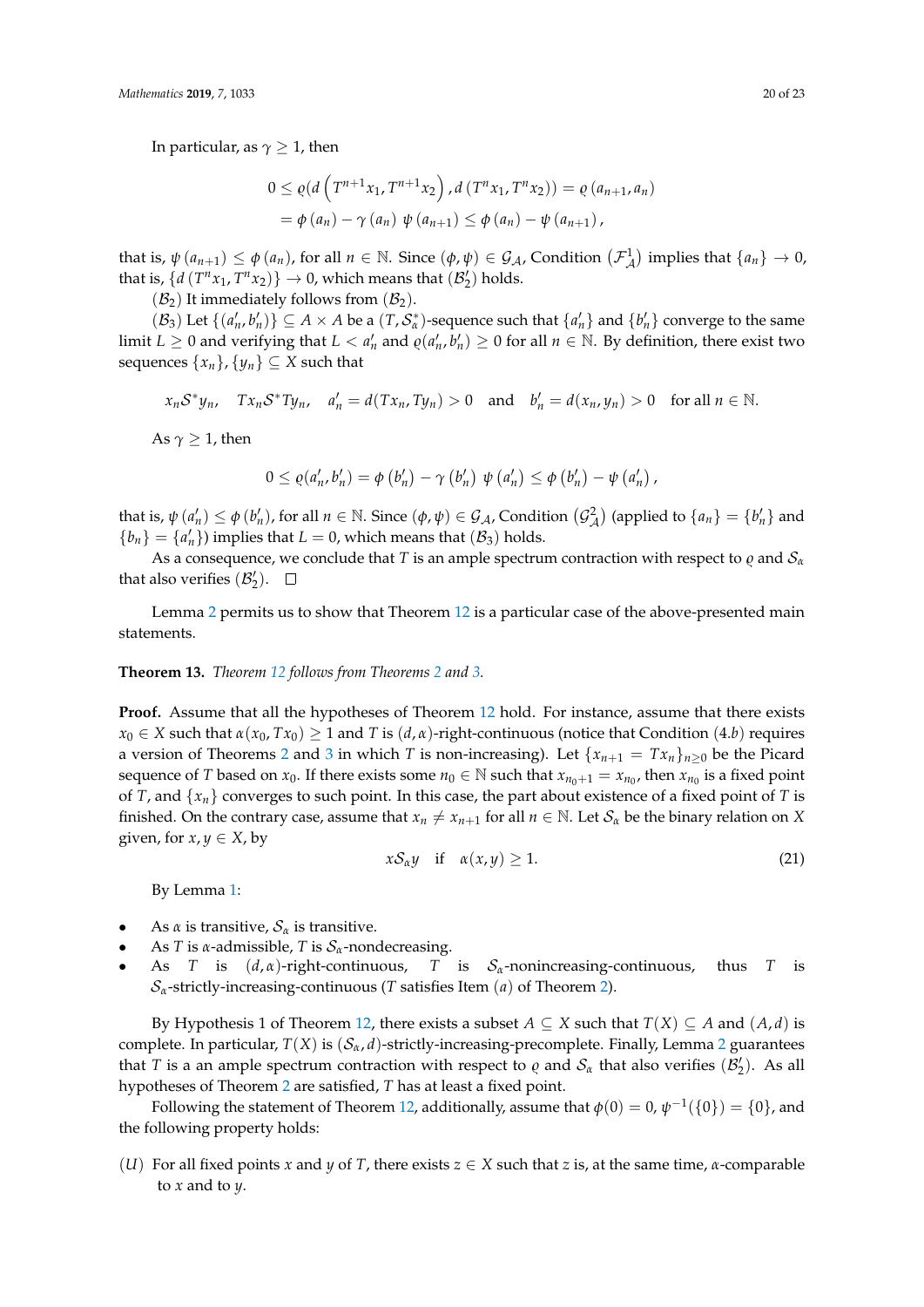Then, Theorem [3](#page-9-2) is applicable, thus *T* has a unique fixed point.  $\Box$ 

**Remark 3.** *Notice that, in fact, we have proved that every Shahzad et al.'s contraction in the sense of Theorem [11](#page-16-0) is an ample spectrum contraction with respect to an appropriate function*  $\rho$ *.* 

*5.5. Wardowski's F-Contractions*

**Definition 10** (Wardowski [\[11\]](#page-22-6), Definition 2.1). *Given a function*  $F : (0, \infty) \to \mathbb{R}$ , let consider the following *properties:*

- $(F_1)$  *F is strictly increasing, that is,*  $F(t) < F(s)$  *for all t, s*  $\in (0, \infty)$  *such that t* < *s.*
- $(F_2)$  *For each sequence*  $\{t_n\}_{n\in\mathbb{N}}$  *of positive real numbers we have that*  $\{t_n\} \to 0$  *if, and only if,*  $\{F(t_n)\} \to 0$ −∞*.*
- (*F*<sub>3</sub>) *There exists*  $\lambda \in (0,1)$  *such that*  $\lim_{t\to 0^+} t^{\lambda} F(t) = 0$ .

*If*  $(X, d)$  *is a metric space, a mapping*  $T : X \to X$  *is an* F-contraction *if there exist a positive number*  $\tau > 0$  *and a function*  $F : (0, \infty) \to \mathbb{R}$  *satisfying properties*  $(F_1)$ - $(F_3)$  *such that* 

$$
\tau + F(d(Tx, Ty)) \le F(d(x,y)) \quad \text{for all } x, y \in X \text{ such that } d(Tx, Ty) > 0.
$$

<span id="page-20-1"></span>**Theorem 14** (Wardowski [\[11\]](#page-22-6), Theorem 2.1). Let  $(X, d)$  be a complete metric space and let  $T : X \to X$  be an F-contraction. Then, T has a unique fixed point  $x^* \in X$ , and for every  $x_0 \in X$  a sequence  $\{T^n x_0\}_{n \in \mathbb{N}}$  is *convergent to x*<sup>∗</sup> *.*

**Lemma 3.** *Every F-contraction is an ample spectrum contraction.*

Notice that in the following proof we do not use Property  $(F_3)$ .

**Proof.** Let  $(X, d)$  be a metric space and let  $T : X \to X$  be an *F*-contraction with respect to a constant *τ* > 0 and a function *F* :  $(0, \infty) \to \mathbb{R}$ . Let  $\lambda = e^{-\tau} \in (0, 1)$ , let  $A = [0, \infty)$  and let  $\phi : (0, \infty) \to (0, \infty)$ and  $\rho: A \times A \rightarrow \mathbb{R}$  be the functions:

$$
\phi(t) = \begin{cases}\ne^{F(t)}, & \text{if } t > 0, \\
0, & \text{if } t = 0; \n\end{cases}
$$
\n
$$
\rho(t,s) = \lambda \phi(s) - \phi(t) \quad \text{for all } t, s \in [0, \infty)
$$

Property  $(F_1)$  implies that  $\phi$  is strictly increasing on  $(0, \infty)$  and Property  $(F_2)$  guarantees that for each sequence  $\{t_n\}_{n\in\mathbb{N}}$  of positive real numbers we have that

<span id="page-20-0"></span>
$$
\{t_n\} \to 0 \text{ if, and only if, } \{\phi(t_n)\} \to 0. \tag{22}
$$

We claim that *T* is an ample spectrum contraction with respect to  $\varrho$  and the trivial preorder  $S_X$ . Property  $(\mathcal{B}_1)$  is obvious.

 $(\mathcal{B}_2)$  Let  $\{x_n\} \subseteq X$  be a Picard sequence of *T* such that

$$
x_n \neq x_{n+1}
$$
 and  $\varrho(d(x_{n+1}, x_{n+2}), d(x_n, x_{n+1})) \geq 0$  for all  $n \in \mathbb{N}$ .

Therefore, for all  $n \in \mathbb{N}$ ,  $d(x_n, x_{n+1}) > 0$  and

$$
0 \leq \varrho (d (x_{n+1}, x_{n+2}), d (x_n, x_{n+1})) = \lambda \varphi (d (x_n, x_{n+1})) - \varphi (d (x_{n+1}, x_{n+2})),
$$

so

$$
0 \leq \phi \left( d \left( x_{n+1}, x_{n+2} \right) \right) \leq \lambda \phi \left( d \left( x_n, x_{n+1} \right) \right).
$$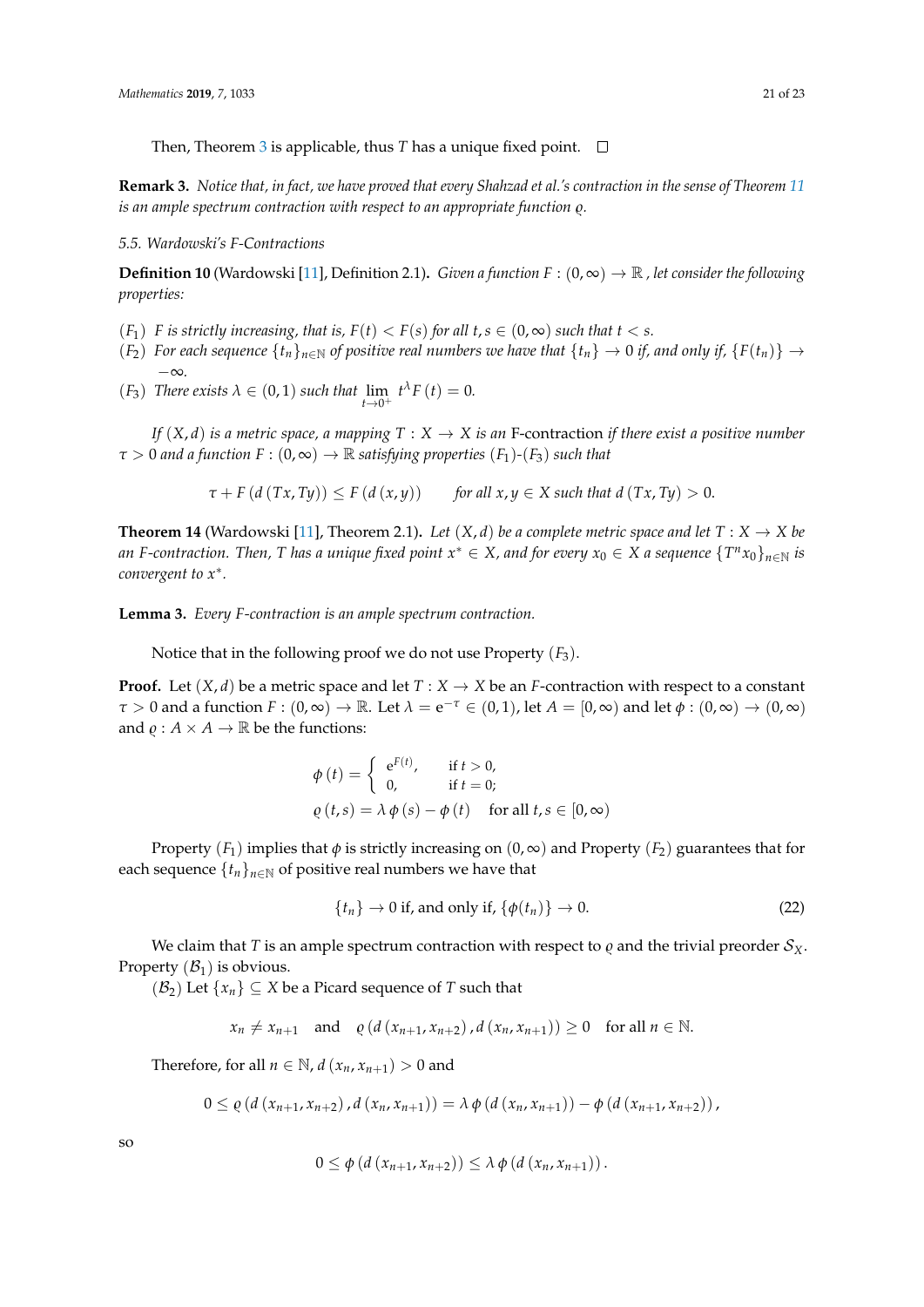In particular,  $\{\phi(d(x_n, x_{n+1}))\} \rightarrow 0$ , and the property in Equation [\(22\)](#page-20-0) guarantees that  ${d(x_n, x_{n+1}) \}\to 0.$ 

 $(\mathcal{B}_3)$  Let  $\{(a_n, b_n)\}\subseteq A\times A$  be a  $(T, \mathcal{S}_X^*)$ -sequence such that  $\{a_n\}$  and  $\{b_n\}$  converge to the same limit  $L \ge 0$  and verifying that  $L < a_n$  and  $\varrho(a_n, b_n) \ge 0$  for all  $n \in \mathbb{N}$ . By Definition [3,](#page-3-1)  $a_n > 0$  and  $b_n > 0$  for all  $n \in N$ . To prove that  $L = 0$ , assume, by contradiction, that  $L > 0$ . Notice that for all  $n \in \mathbb{N}$ ,

$$
0\leq \varrho(a_n,b_n)=\lambda\,\varphi(b_n)-\varphi(a_n)\,.
$$

As  $\phi$  is strictly increasing,

$$
0 < \phi(L) < \phi(a_n) \leq \lambda \phi(b_n) < \phi(b_n)
$$

This means that  $L < a_n < b_n$ . Since  $\phi$  is strictly increasing, the following limit exists:

$$
L'=\lim_{s\rightarrow L^{+}}\phi\left( s\right) .
$$

Furthermore,  $0 < \phi(L) \leq L'$ . As  $\{a_n\} \to L$ ,  $\{b_n\} \to L$  and  $L < a_n < b_n$  for all  $n \in \mathbb{N}$ , then

$$
L' = \lim_{s \to L^{+}} \phi(s) = \lim_{n \to \infty} \phi(a_n) = \lim_{n \to \infty} \phi(b_n).
$$

Taking limit as  $n \to \infty$  in  $\phi(a_n) \leq \lambda \, \phi(b_n)$ , we deduce that  $L' \leq \lambda \, L'$ , which contradicts the fact that  $L' > 0$ . Therefore,  $L = 0$ .

 $(B_4)$  Let  $x, y \in X$  be two points such that  $Tx \neq Ty$ . In particular,  $d(Tx, Ty) > 0$ . Hence,

$$
\tau + F(d(Tx, Ty)) \le F(d(x,y)) \iff e^{\tau + F(d(Tx, Ty))} \le e^{F(d(x,y))}
$$
  
\n
$$
\Leftrightarrow e^{F(d(Tx, Ty))} \le e^{-\tau} e^{F(d(x,y))} \iff \phi(d(Tx, Ty)) \le \lambda \phi(d(x,y))
$$
  
\n
$$
\Leftrightarrow \lambda \phi(d(x,y)) - \phi(d(Tx, Ty)) \ge 0 \iff \phi(d(Tx, Ty), d(x,y)) \ge 0.
$$

Therefore, *T* is an ample spectrum contraction with respect to  $\varrho$  and  $S_X$ .  $\Box$ 

As a consequence, Theorem [14](#page-20-1) is a simple consequence of Theorems [2](#page-7-0) and [3.](#page-9-2)

Finally, we point out that the present techniques can be easily generalized to guarantee existence and uniqueness of multidimensional coincidence/fixed points following the techniques described in [\[19–](#page-22-15)[25\]](#page-22-16).

**Author Contributions:** Conceptualization, A.F.R.L.d.H. and N.S.; Methodology, A.F.R.L.d.H. and N.S.; Writing-Original Draft Preparation, A.F.R.L.d.H. and N.S.; Writing-Review & Editing, A.F.R.L.d.H. and N.S.

**Funding:** This article was funded by the Deanship of Scientific Research (DSR), King Abdulaziz University, Jeddah.

**Acknowledgments:** The authors acknowledge with thanks DSR for financial support. A.F. Roldán López de Hierro is grateful to Junta de Andalucía,y project FQM-268 of the Andalusian CICYE and Project TIN2017-89517-P of the Ministerio de Economía, Industria y Competitividad.

**Conflicts of Interest:** The authors declare no conflict of interest.

#### **References**

- <span id="page-21-0"></span>1. Khojasteh, F.; Shukla, S.; Radenović, S. A new approach to the study of fixed point theory for simulation functions. *Filomat* **2015**, *29*, 1189–1194. [\[CrossRef\]](http://dx.doi.org/10.2298/FIL1506189K)
- <span id="page-21-1"></span>2. Roldán López de Hierro, A.F.; Karapınar, E.; Roldán López de Hierro, C.; Martínez-Moreno, J. Coincidence point theorems on metric spaces via simulation functions. *J. Comput. Appl. Math.* **2015**, *275*, 345–355. [\[CrossRef\]](http://dx.doi.org/10.1016/j.cam.2014.07.011)
- <span id="page-21-2"></span>3. Roldán López de Hierro, A.F.; Shahzad, N. New fixed point theorem under *R*-contractions. *Fixed Point Theory Appl.* **2015**, *2015*, 345. [\[CrossRef\]](http://dx.doi.org/10.1186/s13663-015-0345-y)